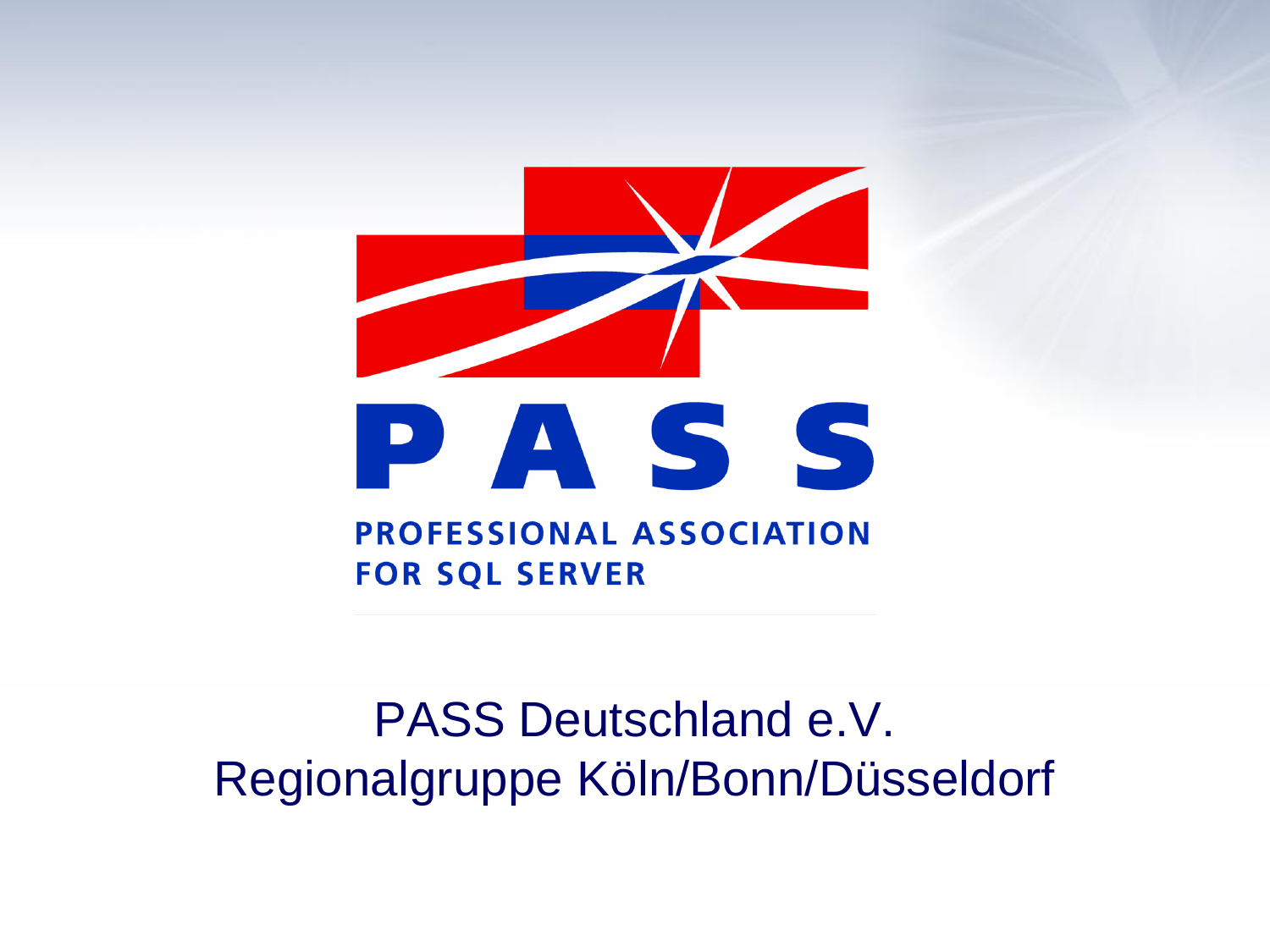- **dbWarden Agenda**
	- **Vorstellung**
	- **Überblick**
	- **Installation**
	- **Settings**
	- **Jobs**
	- **Health Report**

**PASS** - The Definitive Community for SOL Server Professionals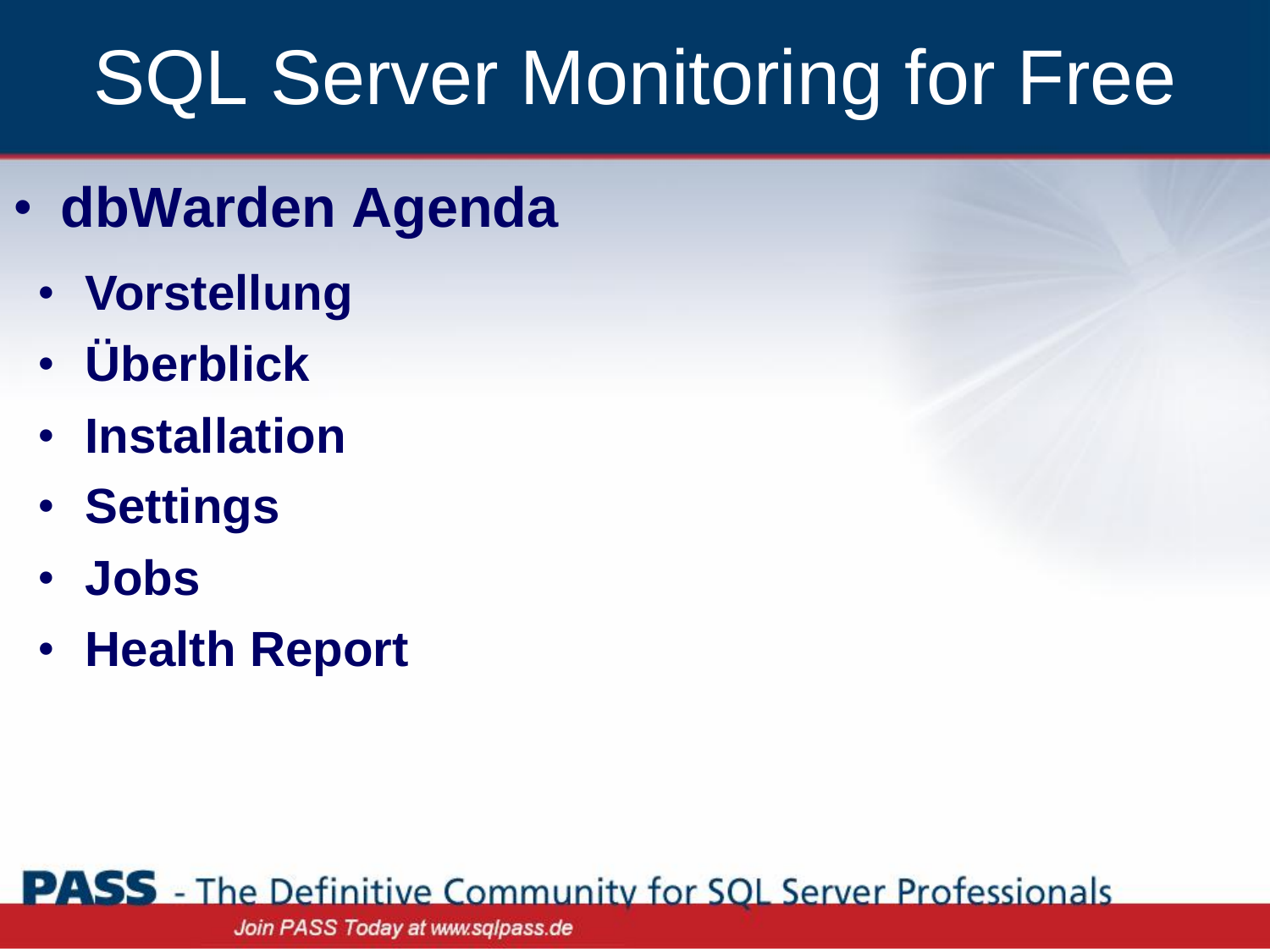- IT Leiter / zertifizierter IT Projektleiter IT Team mit 7 Mitarbeitern betreuen ~250 Mitarbeiter
	- **Projektleitungen** 
		- Einführung Ticketsystem
		- Auslagerung unternehmenskritischer Server in ein Rechenzentrum
		- SQL Server Upgrades
- Teilzeit DBA

SQL ab V 6.5 bis 2008 R2 BI – derzeit nur Reporting Server 2008 R2 und etwas SSIS Anfang als Web Entwickler ASP.Net mit Portal DotNetNuke

• PASS DE

Technik hinter der PASS Webseite und dem Mailserver



Volker Bachmann

### **PASS** - The Definitive Community for SOL Server Professionals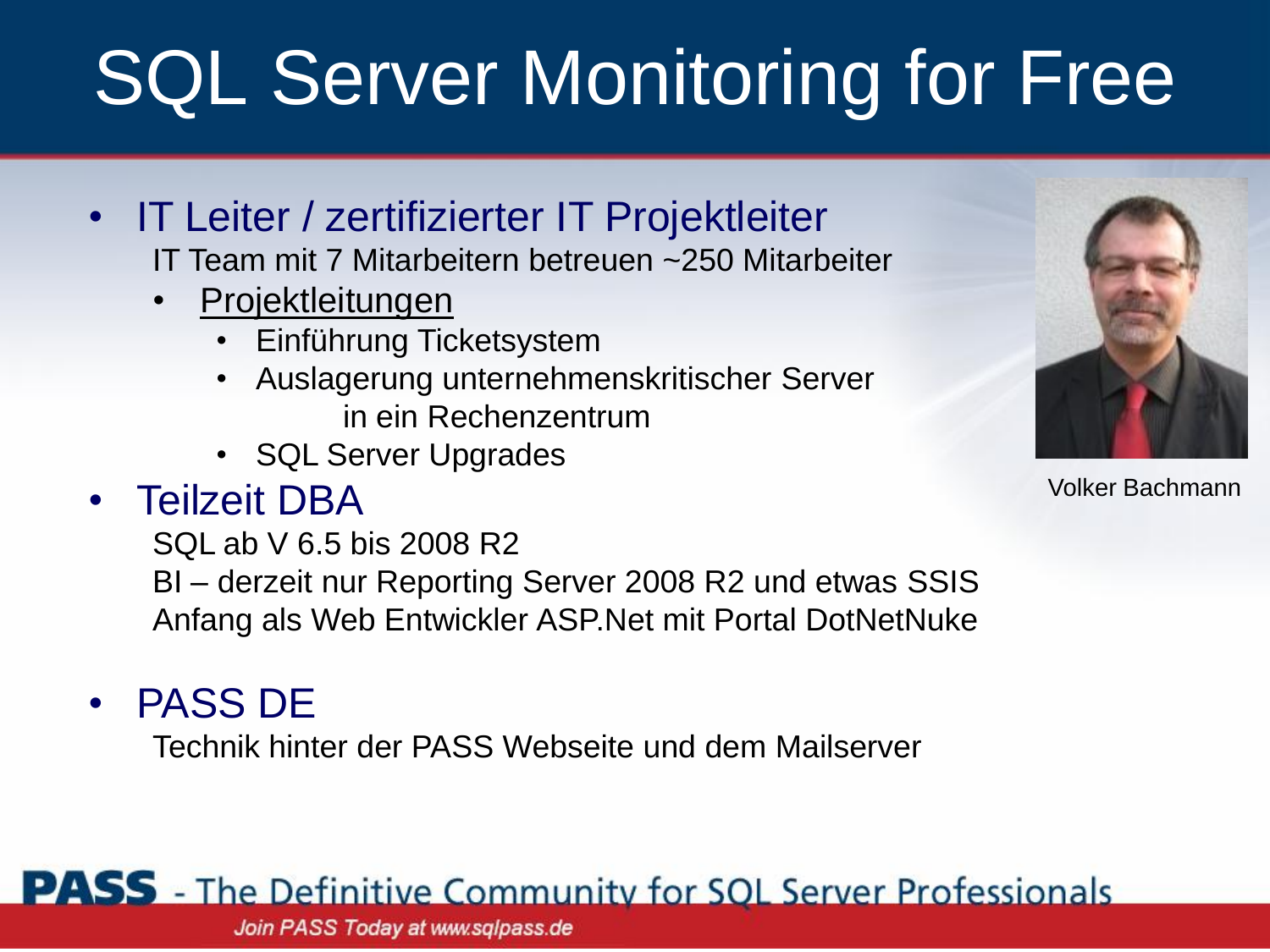- **dbWarden Überblick**
	- **Kombination aus Skripten und Jobs zum SQL Server Monitoring**
	- **Warden = Wächter, Aufseher**
	- **Voraussetzungen:** 
		- **SQL Server Agent, SQL 2005 ff.**
		- **DBMail setup (with a Global Public profile available.)**

**PASS** - The Definitive Community for SOL Server Professionals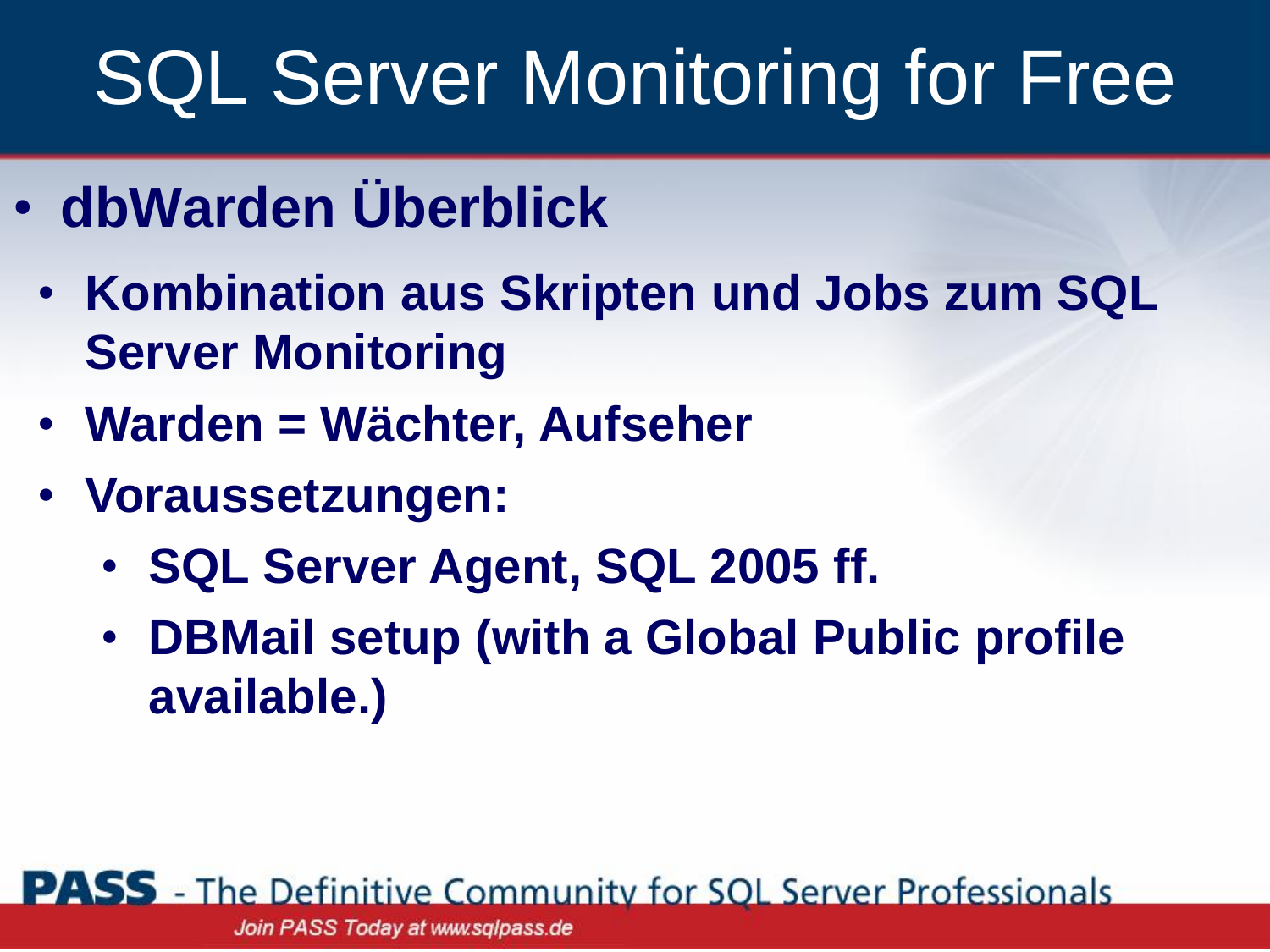- **dbWarden Überblick**
	- **Monitoring:**
		- **File growth (LDF and TempDB)**
		- **Performance statistics (CPU, connections and memory, Buffer Cache)**
		- **Database blocking**
		- **Deadlock Reporting**
		- **Long running queries**
		- **Long running SQL jobs**

**PASS** - The Definitive Community for SOL Server Professionals Join PASS Today at www.sqlpass.de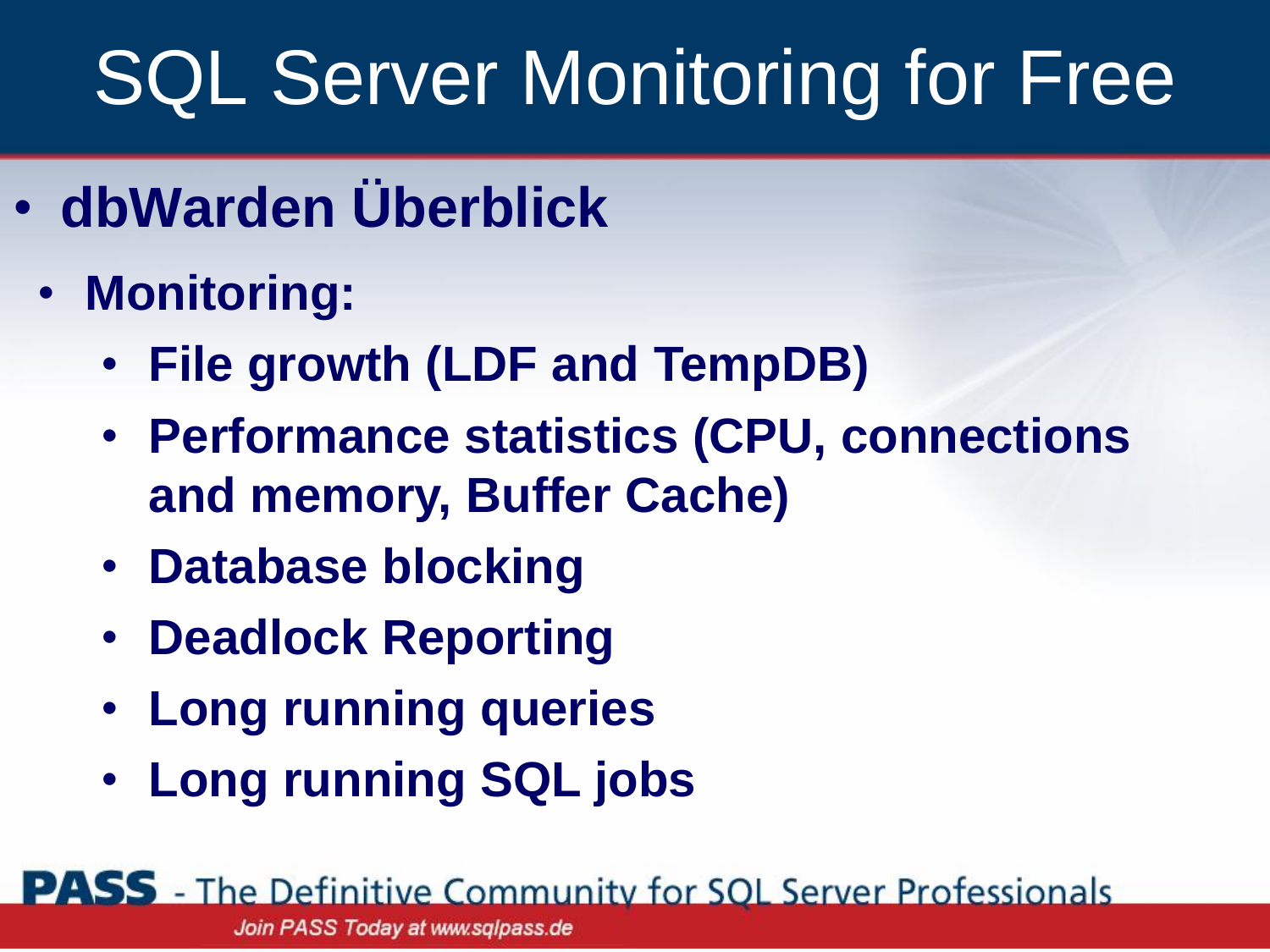- **dbWarden Installation**
	- **Ein Skript**
	- **Erstellt**
		- **Datenbank dbWarden**
		- **Tabellen, SP, Trigger**
		- **Jobs, Operatoren**
		- **Data Dictionary Einträge**

**PASS** - The Definitive Community for SOL Server Professionals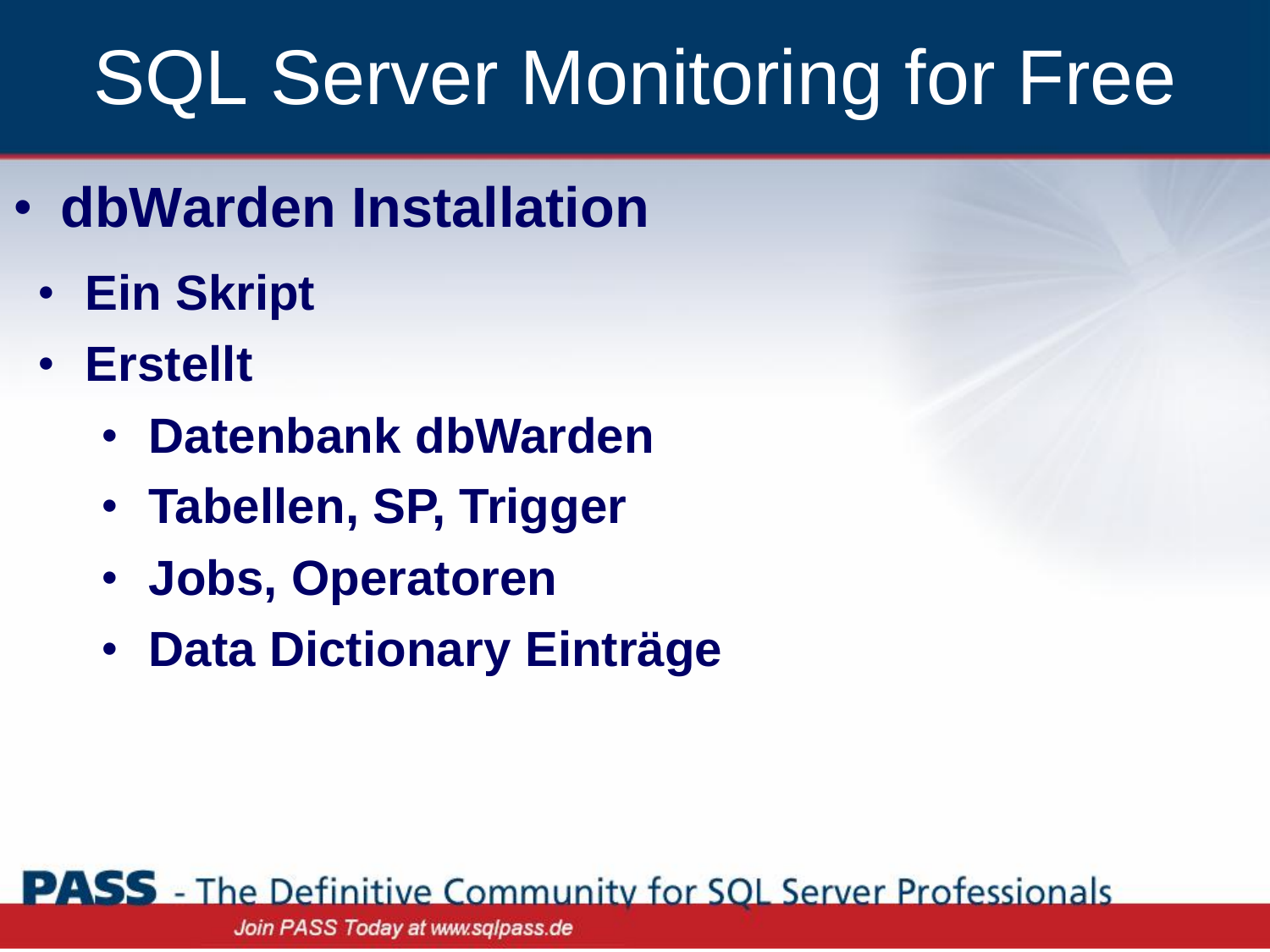| AlertName          | VariableName         | <b>Enabled</b> | Value       | <b>Description</b>            |
|--------------------|----------------------|----------------|-------------|-------------------------------|
| BlockingAlert      | QueryValue           | True           | 10          | Value is in seconds           |
| BlockingAlert      | QueryValue2          | True           | 20          | Value is in seconds           |
| <b>CPUAlert</b>    | QueryValue           | True           | 85          | Value is in percentage        |
| <b>CPUAlert</b>    | QueryValue2          | True           | 95          | Value is in percentage        |
| LogFiles           | QueryValue           | True           | 50          | Value is in percentage        |
| LogFiles           | QueryValue2          | True           | 20          | Value is in percentage        |
| TempDB             | QueryValue           | True           | 50          | Value is in percentage        |
| TempDB             | QueryValue2          | True           | 20          | Value is in percentage        |
| LongRunningJobs    | QueryValue           | True           | 60          | Value is in seconds           |
| LongRunningQueries | QueryValue           | True           | 615         | Value is in seconds           |
| LongRunningQueries | QueryValue2          | True           | 1200        | Value is in seconds           |
| HealthReport       | ShowFullFileInfo     | False          | <b>NULL</b> | Variable for the HealthReport |
| HealthReport       | ShowFullJobInfo      | False          | <b>NULL</b> | Variable for the HealthReport |
| HealthReport       | ShowSchemaChanges    | False          | <b>NULL</b> | Variable for the HealthReport |
| HealthReport       | ShowBackups          | False          | <b>NULL</b> | Variable for the HealthReport |
| HealthReport       | <b>ShowPerfStats</b> | True           | <b>NULL</b> | Variable for the HealthReport |
| HealthReport       | <b>ShowCPUStats</b>  | True           | NULL        | Variable for the HealthReport |
| HealthReport       | ShowEmptySections    | False          | <b>NULL</b> | Variable for the HealthReport |
| HealthReport       | ShowdbWardenSettings | True           | NULL        | Variable for the HealthReport |

- Alert Settings 1/2 **•** Blocking alert email if blocking occurs for 10 seconds, text at 20 seconds
	- CPU alert CPU percentage of SQL Server above 85%, send an email. (Job dbWarden\_BlockingAlert.)
	- Log files / TempDB Usage of LDF or TempDB more than 50%, send an email. 20% space left, send text alert. (Job dbWarden\_CheckFiles.)
	- Long running jobs 60 seconds Only report long running jobs that run longer than 60 seconds. (Job dbWarden\_LongRunningJobs)
		- Long running queries Send email when queries run longer than 615 seconds and text alerts after 1200 seconds. (Job dbWarden\_LongRunningQueries)

#### **PASS** - The Definitive Community for SOL Server Professionals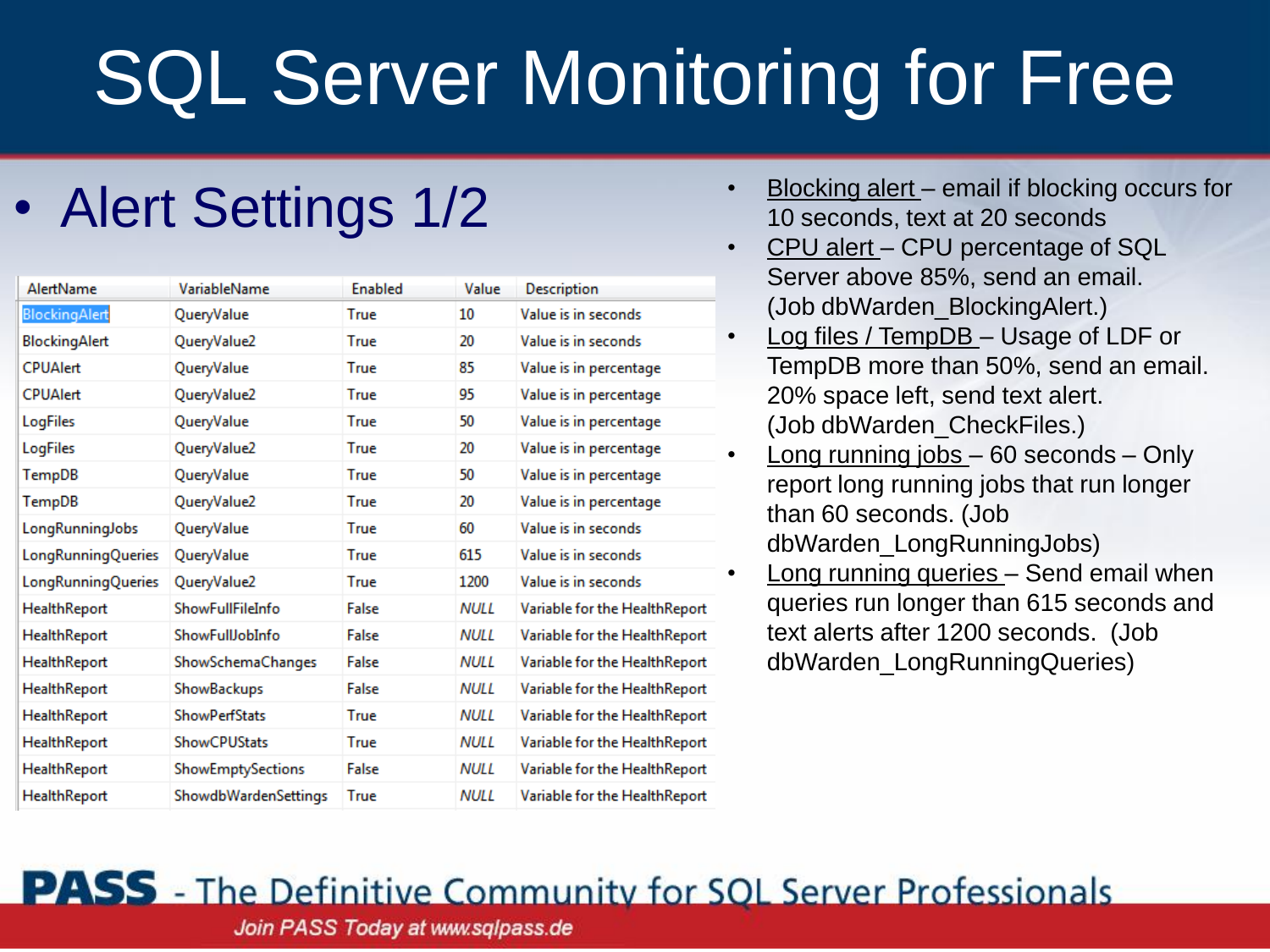### • Alert Settings 2/2 Health Report – The health

| AlertName           | VariableName         | Enabled | Value       | <b>Description</b>            |
|---------------------|----------------------|---------|-------------|-------------------------------|
| BlockingAlert       | QueryValue           | True    | 10          | Value is in seconds           |
| BlockingAlert       | QueryValue2          | True    | 20          | Value is in seconds           |
| <b>CPUAlert</b>     | QueryValue           | True    | 85          | Value is in percentage        |
| <b>CPUAlert</b>     | QueryValue2          | True    | 95          | Value is in percentage        |
| LogFiles            | QueryValue           | True    | 50          | Value is in percentage        |
| LogFiles            | QueryValue2          | True    | 20          | Value is in percentage        |
| TempDB              | QueryValue           | True    | 50          | Value is in percentage        |
| TempDB              | QueryValue2          | True    | 20          | Value is in percentage        |
| LongRunningJobs     | QueryValue           | True    | 60          | Value is in seconds           |
| LongRunningQueries  | QueryValue           | True    | 615         | Value is in seconds           |
| LongRunningQueries  | QueryValue2          | True    | 1200        | Value is in seconds           |
| HealthReport        | ShowFullFileInfo     | False   | <b>NULL</b> | Variable for the HealthReport |
| HealthReport        | ShowFullJobInfo      | False   | <b>NULL</b> | Variable for the HealthReport |
| HealthReport        | ShowSchemaChanges    | False   | <b>NULL</b> | Variable for the HealthReport |
| HealthReport        | ShowBackups          | False   | <b>NULL</b> | Variable for the HealthReport |
| <b>HealthReport</b> | <b>ShowPerfStats</b> | True    | <b>NULL</b> | Variable for the HealthReport |
| HealthReport        | <b>ShowCPUStats</b>  | True    | <b>NULL</b> | Variable for the HealthReport |
| HealthReport        | ShowEmptySections    | False   | NULL        | Variable for the HealthReport |
| HealthReport        | ShowdbWardenSettings | True    | <b>NULL</b> | Variable for the HealthReport |

report will be sent to the email in AlertContacs. (Job dbWarden\_HealthReport)

Show\* - parts of the report can be enabled/disabled.

ShowdbWardenSettings – shows this Settings in the Report.

#### **PASS** - The Definitive Community for SOL Server Professionals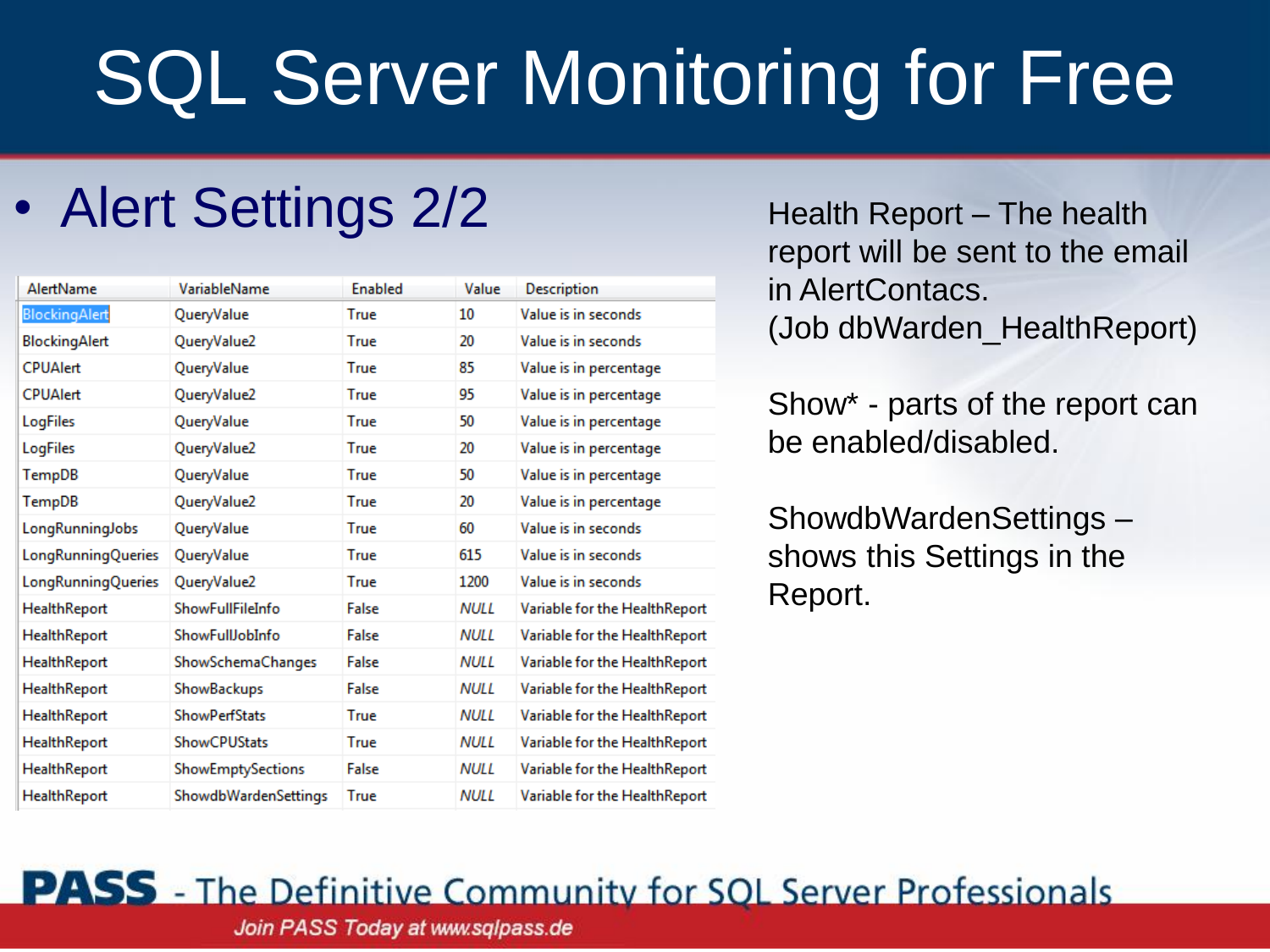### • Alert Contacts

| DESCSQL6.dbWardedbo.AlertContacts X |                           |                                |             |             |  |  |  |
|-------------------------------------|---------------------------|--------------------------------|-------------|-------------|--|--|--|
|                                     | AlertName                 | <b>EmailList</b>               | EmailList2  | CellList    |  |  |  |
| ▶                                   | LongRunningJobs           | volker has the company model.  | NULL        | <b>NULL</b> |  |  |  |
|                                     | <b>LongRunningQueries</b> |                                | NULL        | NULL        |  |  |  |
|                                     | <b>BlockingAlert</b>      | volker.bash.com/section.com/se | NULL        | NULL        |  |  |  |
|                                     | LogFiles                  | volker.backmand.background     | NUI L       | NULL        |  |  |  |
|                                     | TempDB                    | volkeribe that will possed the | NUI L       | NULL.       |  |  |  |
|                                     | HealthReport              | volker.baker of the group of-  | <b>NULL</b> | NULL.       |  |  |  |
|                                     | <b>CPUAlert</b>           | volker. Search and Montgomer   | NUI L       | NULL.       |  |  |  |
|                                     |                           | -----                          | .   .       | -----       |  |  |  |

Alert Name ~ JobName EmailList = primary recipients EmailList2 = Carbon Copy recipients CellList = text alerts – SMS,Pager, Net Send o.ä.im Job definiert

### **PASS** - The Definitive Community for SOL Server Professionals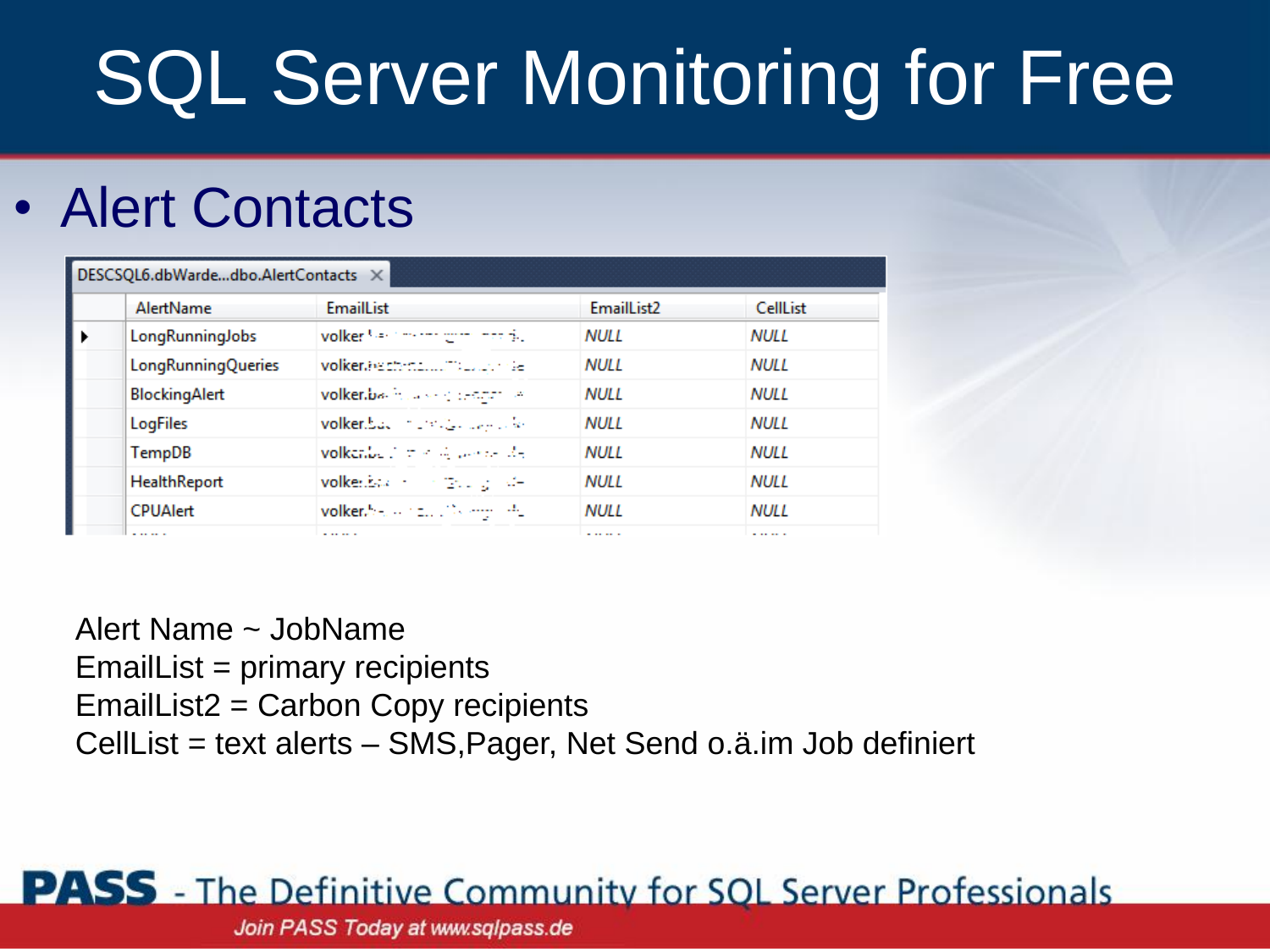### • Database Settings

| <b>DBName</b>         | SchemaTracking | LogFileAlerts | LongQueryAlerts | Reindex |
|-----------------------|----------------|---------------|-----------------|---------|
| <b>DBA</b>            | False          | False         | False           | False   |
| dbWarden              | False          | False         | True            | False   |
| DialogMaster          | False          | False         | False           | False   |
| rang (Rose) and       | False          | False         | False           | False   |
| personal company      | False          | False         | False           | False   |
| <b>ReportServerEV</b> | False          | False         | False           | False   |
| ReportServerEVTempDB  | False          | False         | False           | False   |
| wish lookeredb        | False          | False         | False           | False   |
| Well Carry overs      | False          | False         | False           | False   |

#### **SchemaTracking** (T/F)

- Database trigger dbo.tr\_DDL\_SchemaChangeLog and table dbo.SchemaChangeLog are created on the database. Each time a schema modification is made the trigger puts a record into SchemaChangeLog.
- Reported in the Health Report.

SchemaTracking should not be on for replicated database and should be tested for other databases.

- **LogFileAlerts** (T/F) is used by the job dba CheckFiles.
	- If this is On for a database, it's ldf is monitored for growth.
- **LongQueryAlerts** (T/F) is used by the job dba\_LongRunningQueries to know which databases to collect long running query information for.
- There is also a flag in the DatabaseSettings table to stop **Reindexing**. Work in progress.

#### **PASS** - The Definitive Community for SOL Server Professionals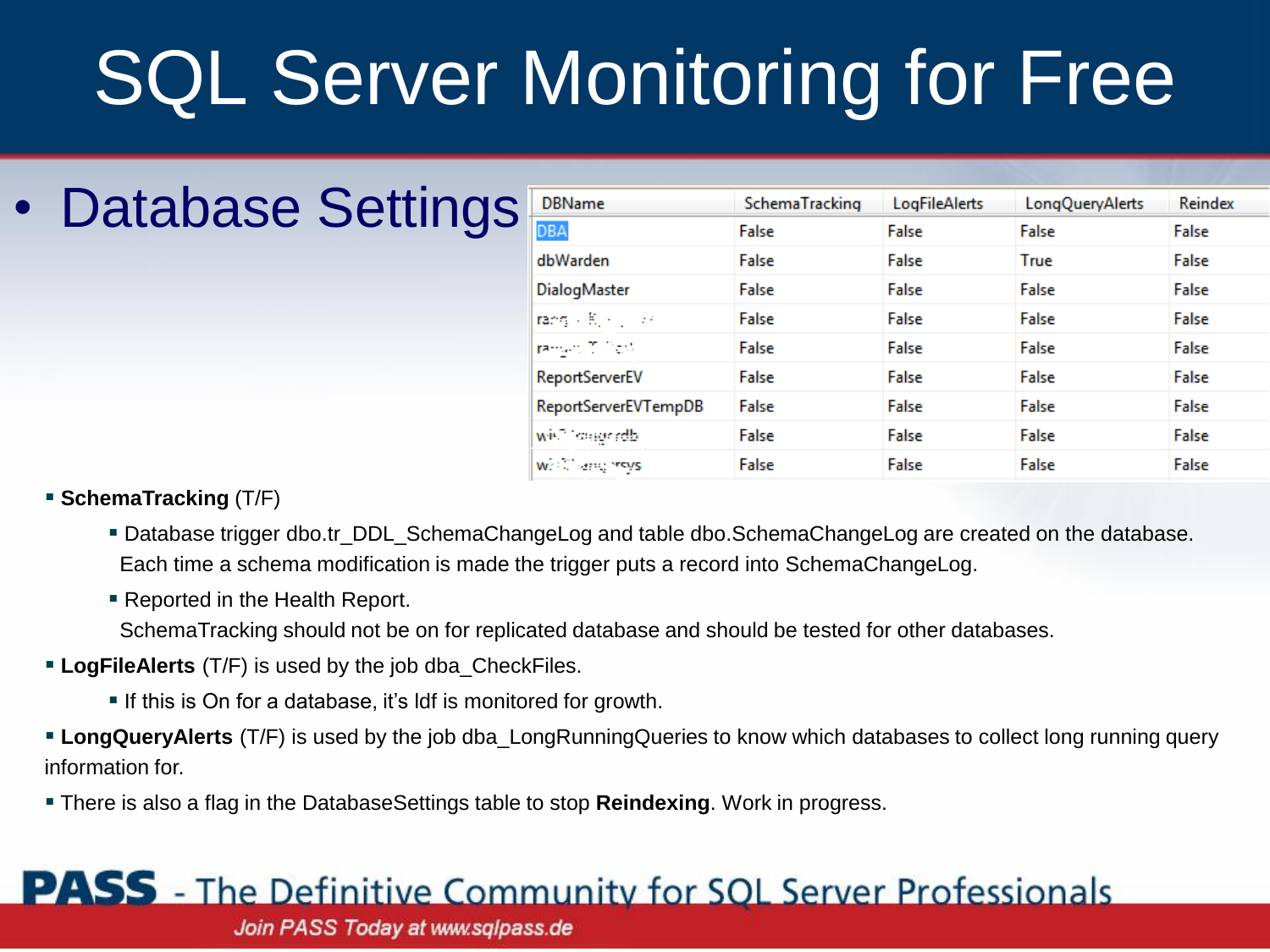### • Verwendete Tabellen

DataDictionary\_Fields List of fields DataDictionary Tables List of tables

#### **TableName TableDescription**

AlertContacts Contains email addresses for the Reports, Emails AlertSettings Contains config data for SQL Jobs and Health Report BlockingHistory Contains history on blocking sessions and the victims CPUStatsHistory History table on CPU statistics DatabaseSettings Settings to turn on/off schema tracking, reindexing and alerts on specific databases FileStatsHistory **History table on DB** file statistics HealthReport Storage for historical generated HealthReports JobStatsHistory Contains statistical information on SQL Jobs MemoryUsageHistory History table on memory usage statistics PerfStatsHistory Contains statistics on buffer cache hit ratio, blocked processes, recompilations etc. QueryHistory Storage for long running queries

### **PASS** - The Definitive Community for SOL Server Professionals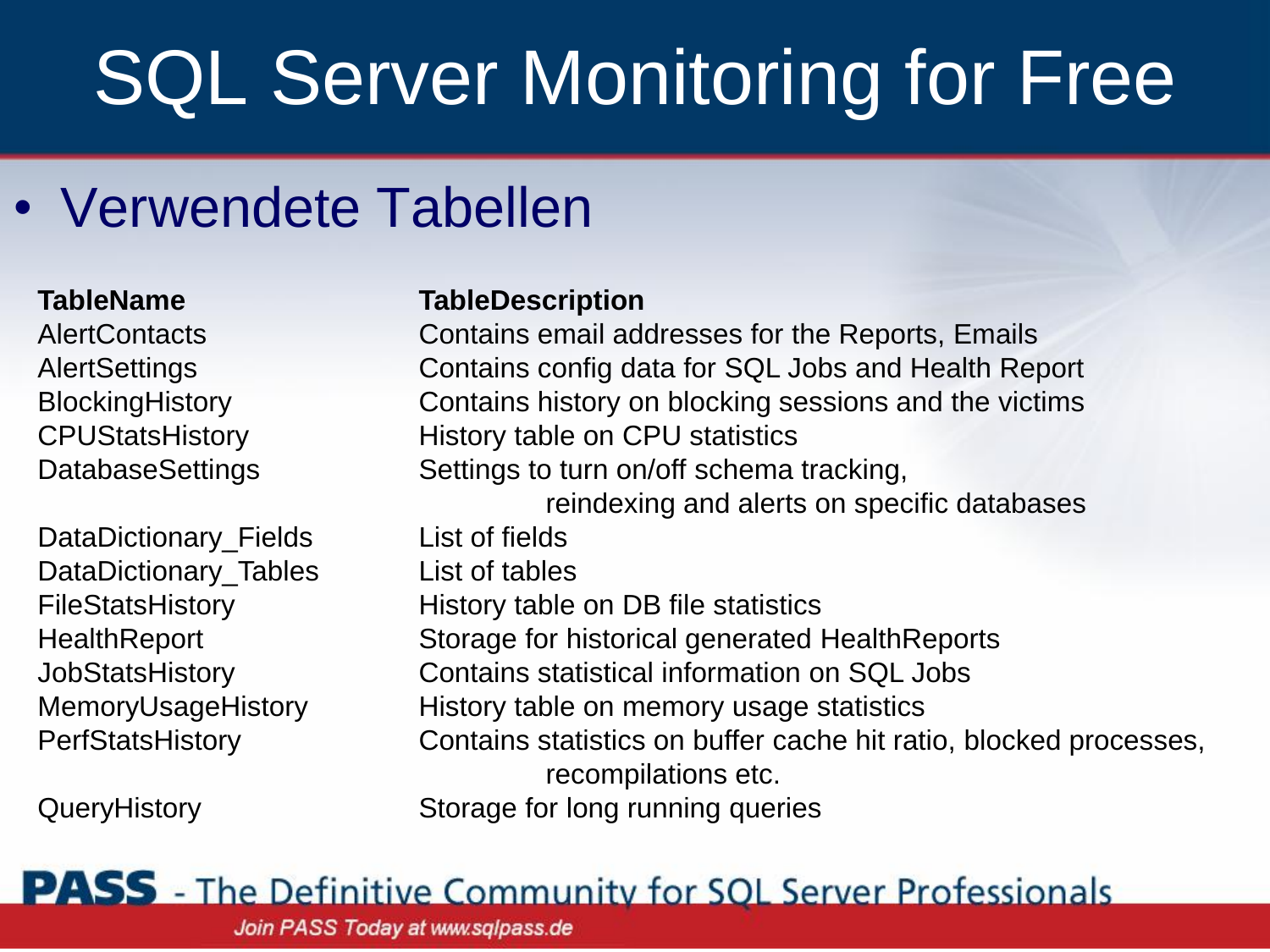• Jobs 1/2

- a dbWarden\_BlockingAlert a dbWarden CheckFiles ag dbWarden\_CPUAlert dbWarden HealthReport dbWarden LongRunningJobsAlert **DG** dbWarden\_LongRunningQueriesAlert dbWarden\_MemoryUsageStats
- dbWarden\_PerfStats
- **dbWarden\_BlockingAlert** Runs every 5 seconds. SP: usp\_CheckBlocking, store data into *BlockingHistory* table. Trigger on this table that will send the alert.
- **dbWarden\_CheckFiles** (LDF and TempDB) Runs every 1 hour. SP: usp\_CheckFiles determine if TempDB or any LDF is growing. collect data into the *FileStatsHistory* table.
- **dbWarden\_CPUAlert** Runs every 5 minutes. SP: usp\_CPUProcessAlert collect data into the *CPUStatsHistory* table.
- **dbWarden\_HealthReport** Runs every day at 6am. SP rpt\_HealthReport and stores data in table *HealthReport*

### **PASS** - The Definitive Community for SOL Server Professionals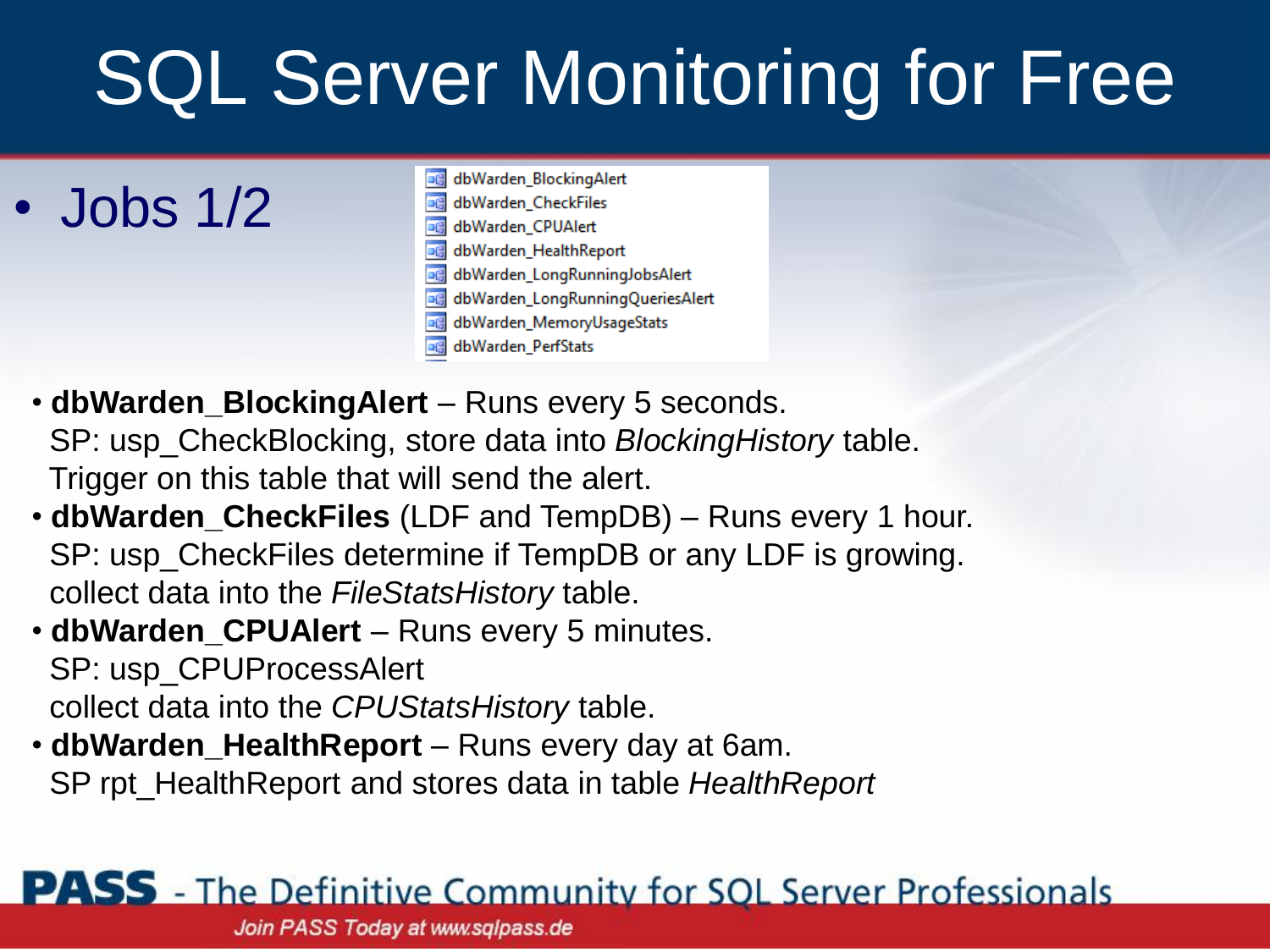• Jobs 2/2

- a dbWarden\_BlockingAlert
- a dbWarden CheckFiles ag dbWarden\_CPUAlert
- dbWarden HealthReport
- dbWarden\_LongRunningJobsAlert **DG**
- dbWarden\_LongRunningQueriesAlert
- dbWarden\_MemoryUsageStats
- dbWarden\_PerfStats
- **dbWarden\_LongRunningJobs** Runs every 1 hour SP: usp\_LongRunningJobs collect data into the *JobStatsHistory* table.
- **dbWarden\_LongRunningQueries** Runs every 5 minutes. SP: usp\_LongRunningQueries stores data into the *QueryHistory* table.
- **dbWarden\_MemoryUsageStats** Runs every 15 minutes. SP: usp\_MemoryUsageStats using dm\_os\_sys\_info stores data into the *MemoryUsageHistory* table.
- **dbWarden\_PerfStats** runs every 5 minutes. SP: usp\_PerfStats using dm\_os\_performance\_counters collects data into the *PerfStatsHistory* table.

### **PASS** - The Definitive Community for SOL Server Professionals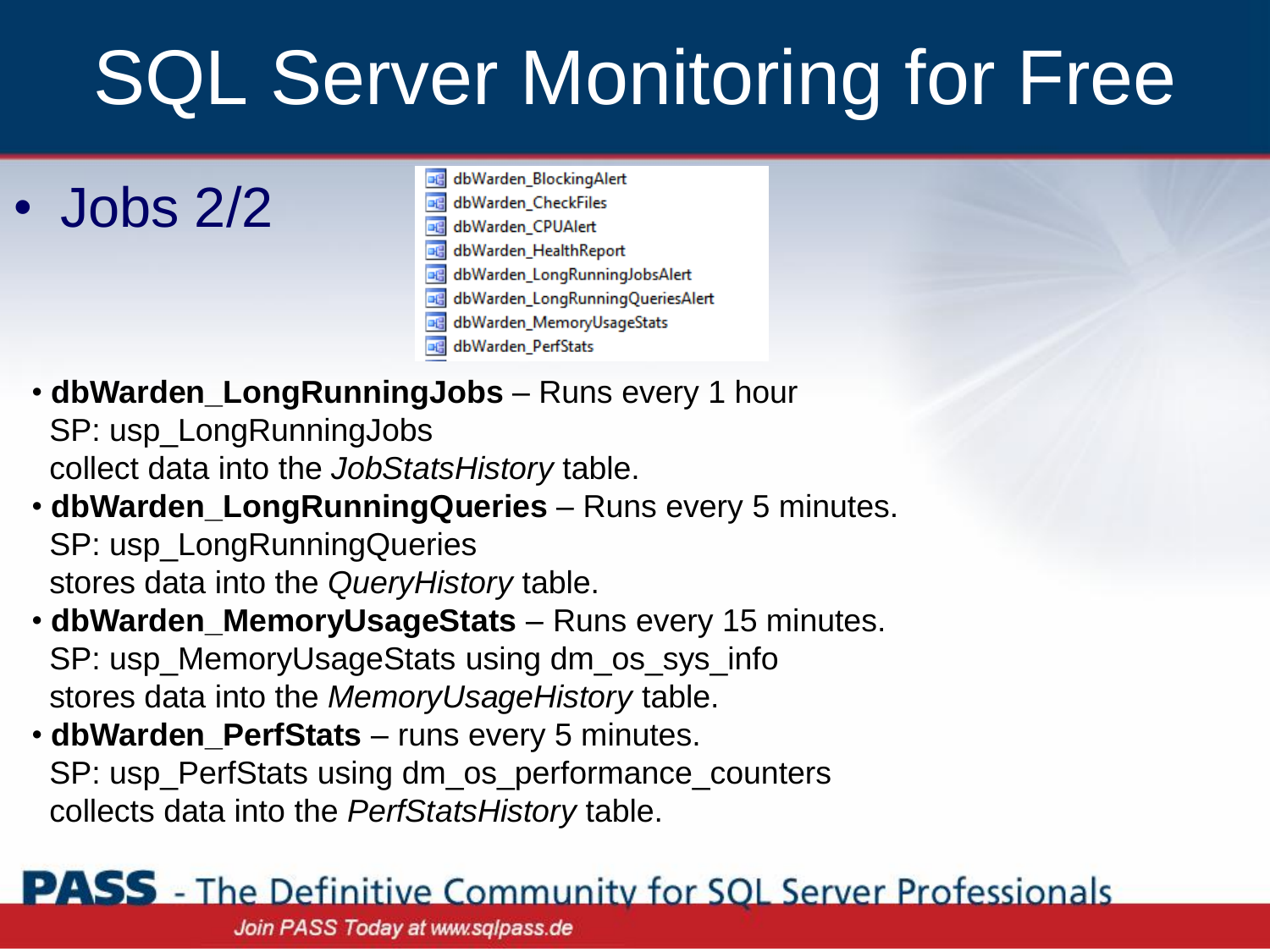### • Health Report

- standardmäßig 1 x täglich
- Inhalt z.T. steuerbar über Alert Settings (hier markiert mit T/F)
	- System, SQL Server, Disks, Clustering, Trace Flags (T/F)
	- Databases
	- File Info, File Stats Last 24 Hours (T/F)
	- Mirroring, LogShipping, Replikation
	- Connections, Buffer Cache Hit Ratio, CPU Stats (T/F)
	- Agent Jobs nur fehlerhaft / lange laufend oder Alles (T/F)
	- Backup (T/F)
	- Blocking, Error Log, DeadLock
	- Schema Tracking (T/F)
	- Empty Sections (T/F)
	- Show dbWarden Settings in Report (T/F)

### **PASS** - The Definitive Community for SQL Server Professionals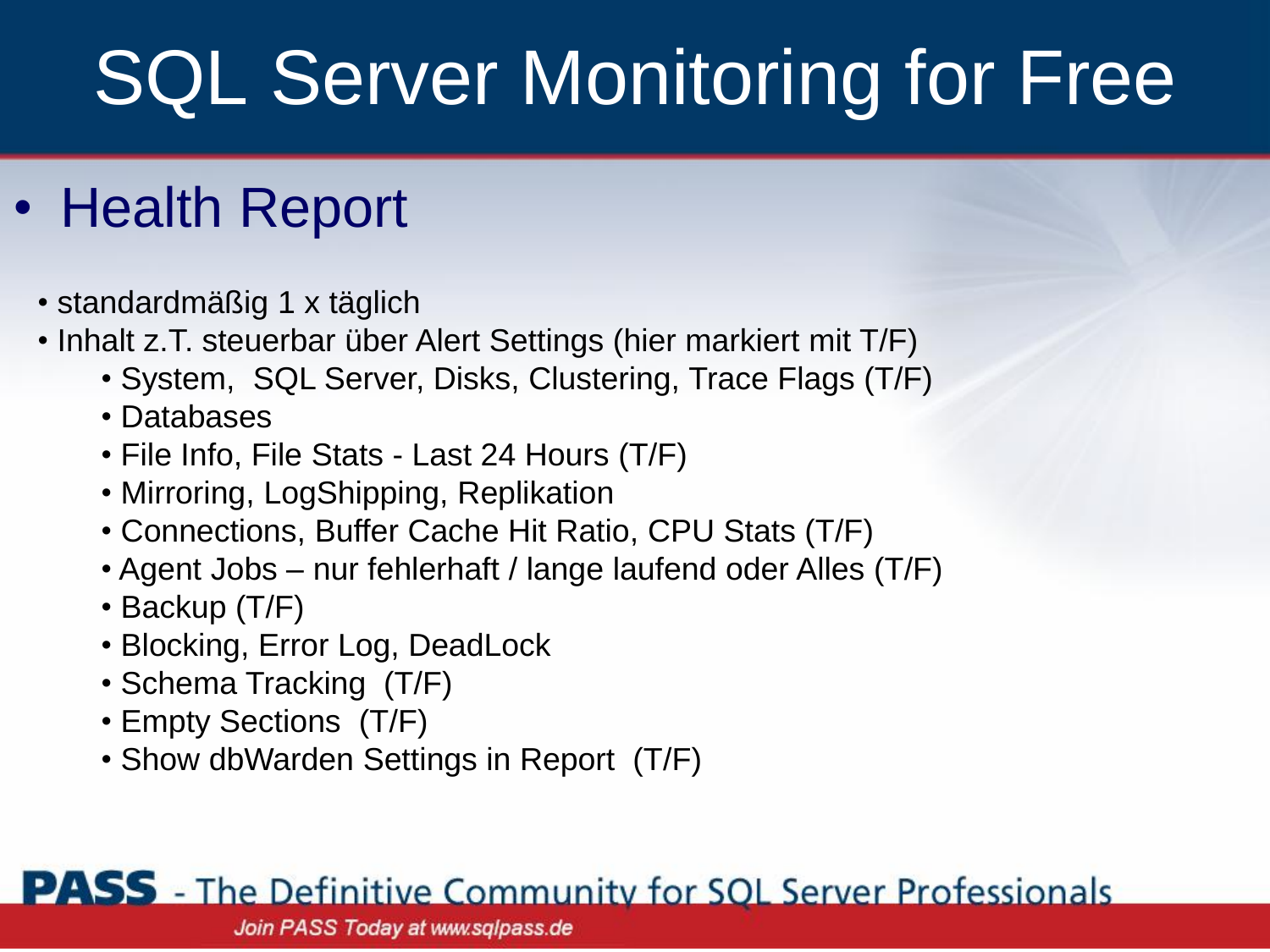- Health Report System
	- Server Details, SQL Server Details, Disks, Clustering, Trace Flags

| System      |                                          |                                   |                   |                                |                  |  |  |  |
|-------------|------------------------------------------|-----------------------------------|-------------------|--------------------------------|------------------|--|--|--|
| <b>Name</b> | Processor                                | <b>Operating System</b>           | Total Memory (GB) | <b>Uptime</b>                  | <b>Clustered</b> |  |  |  |
|             | Intel(R) Xeon(R) CPU E5-2667 0 @ 2.90GHz | Windows NT x64 Version 6.1 (7601) | 32.00             | 10 days, 11 hours & 48 minutes | Yes              |  |  |  |

| <b>SQL Server</b>                                               |                      |                  |                              |           |                  |  |  |  |
|-----------------------------------------------------------------|----------------------|------------------|------------------------------|-----------|------------------|--|--|--|
| Version                                                         | <b>Start Up Date</b> | Used Memory (MB) | Collation                    | User Mode | <b>SQL Agent</b> |  |  |  |
| Microsoft SQL Server 10.50.2500.0 SP1 Standard Edition (64-bit) | Jan 7 2013 7:17PM    | 29491.000000     | SQL_Latin1_General_CP1_CI_AS | Multi     |                  |  |  |  |

| <b>Disks</b> |                 |                      |  |  |  |  |  |  |
|--------------|-----------------|----------------------|--|--|--|--|--|--|
| <b>Drive</b> | Free Space (GB) | <b>Cluster Share</b> |  |  |  |  |  |  |
| $C$ :        | 28.97           | No                   |  |  |  |  |  |  |
| E.           | 693.28          | Yes                  |  |  |  |  |  |  |
| F:           |                 | No                   |  |  |  |  |  |  |
| $G$ :        |                 | No                   |  |  |  |  |  |  |
| Ŀ.           | 473.07          | Yes                  |  |  |  |  |  |  |
| N:           | 442.83          | Yes                  |  |  |  |  |  |  |

| Clustering |                     |        |  |  |  |  |
|------------|---------------------|--------|--|--|--|--|
|            | <b>Cluster Name</b> | Active |  |  |  |  |
|            | 101                 | No     |  |  |  |  |
|            | n2                  | Yes    |  |  |  |  |

| <b>Trace Flag</b> | <b>Status</b> | Global | Session |
|-------------------|---------------|--------|---------|
| 1222              | Active        | On     | Off     |

### **PASS** - The Definitive Community for SQL Server Professionals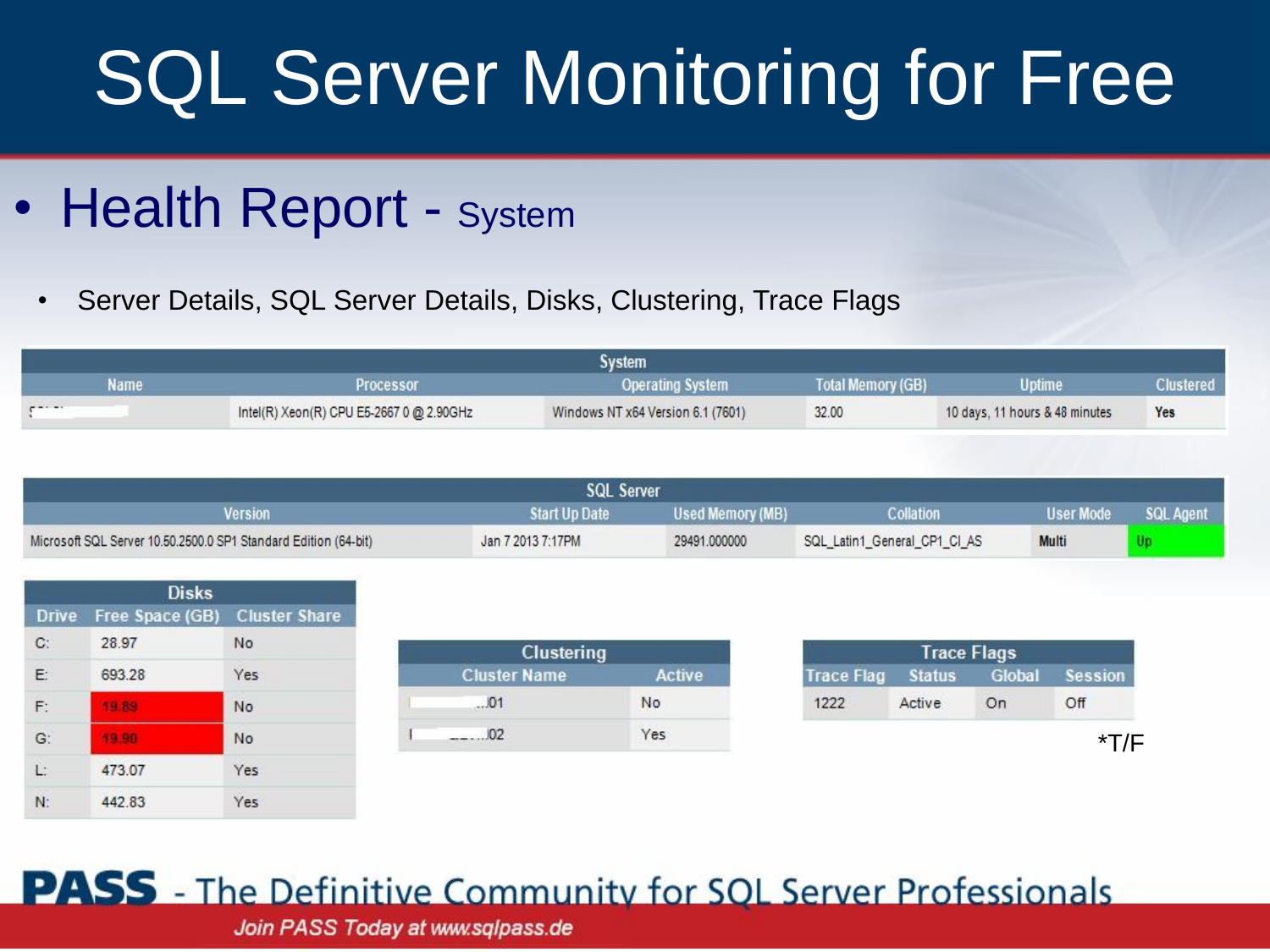• Health Report - Databases

#### • Database Details

| <b>Databases</b> |                                 |                     |           |              |                 |                   |                 |  |
|------------------|---------------------------------|---------------------|-----------|--------------|-----------------|-------------------|-----------------|--|
| <b>Database</b>  | <b>Create Date</b>              | <b>Restore Date</b> | Size (GB) | <b>State</b> | <b>Recovery</b> | <b>Replicated</b> | <b>Mirrored</b> |  |
| dba              | Nov 7 2012 3:13PM               | <b>N/A</b>          | 0.19336   | ONLINE       | SIMPLE          | No                | No              |  |
| $dba_2k5$        | Dec 8 2012 4:26PM               | Dec 8 2012 4:26PM   | 1.30957   | ONLINE       | <b>SIMPLE</b>   | No                | No              |  |
| master           | Apr 8 2003 9:13AM               | <b>N/A</b>          | 0.00488   | ONLINE       | SIMPLE          | No                | No              |  |
| model            | Apr 8 2003 9:13AM               | <b>N/A</b>          | 0.00293   | ONLINE       | <b>FULL</b>     | No                | No              |  |
| msdb             | <b>N/A</b><br>Apr 2 2010 5:35PM |                     | 0.32129   | ONLINE       | SIMPLE          | No                | No              |  |
| ¥.               | Dec 8 2012 9:04AM               | Dec 8 2012 9:04AM   | 153.20508 | ONLINE       | <b>FULL</b>     | No                | No              |  |
| $\mathcal{L} =$  | Nov 8 2012 10:23AM              | Nov 8 2012 10:23AM  | 11.99512  | ONLINE       | <b>SIMPLE</b>   | No                | No              |  |
| $- - - - -$      | Jan 4 2013 1:51PM               | Jan 17 2013 10:14PM | 129.19629 | ONLINE       | <b>SIMPLE</b>   | No                | No              |  |
| ä.               | Dec 8 2012 9:24AM               | Dec 8 2012 9:24AM   | 3.87793   | ONLINE       | <b>FULL</b>     | No                | No              |  |
| 24               | Dec 8 2012 4:27PM               | Dec 8 2012 4:27PM   | 0.00391   | ONLINE       | <b>SIMPLE</b>   | No                | No              |  |
| $---$            | Jan 4 2013 2:01PM               | Jan 17 2013 10:22PM | 2.70605   | ONLINE       | SIMPLE          | No                | No              |  |
| Surveys          | Dec 8 2012 9:28AM               | Dec 8 2012 9:28AM   | 0.00781   | ONLINE       | <b>SIMPLE</b>   | No                | No              |  |
| tempdb           | Jan 7 2013 7:17PM               | <b>N/A</b>          | 3.69922   | ONLINE       | SIMPLE          | No                | No              |  |

### **PASS** - The Definitive Community for SOL Server Professionals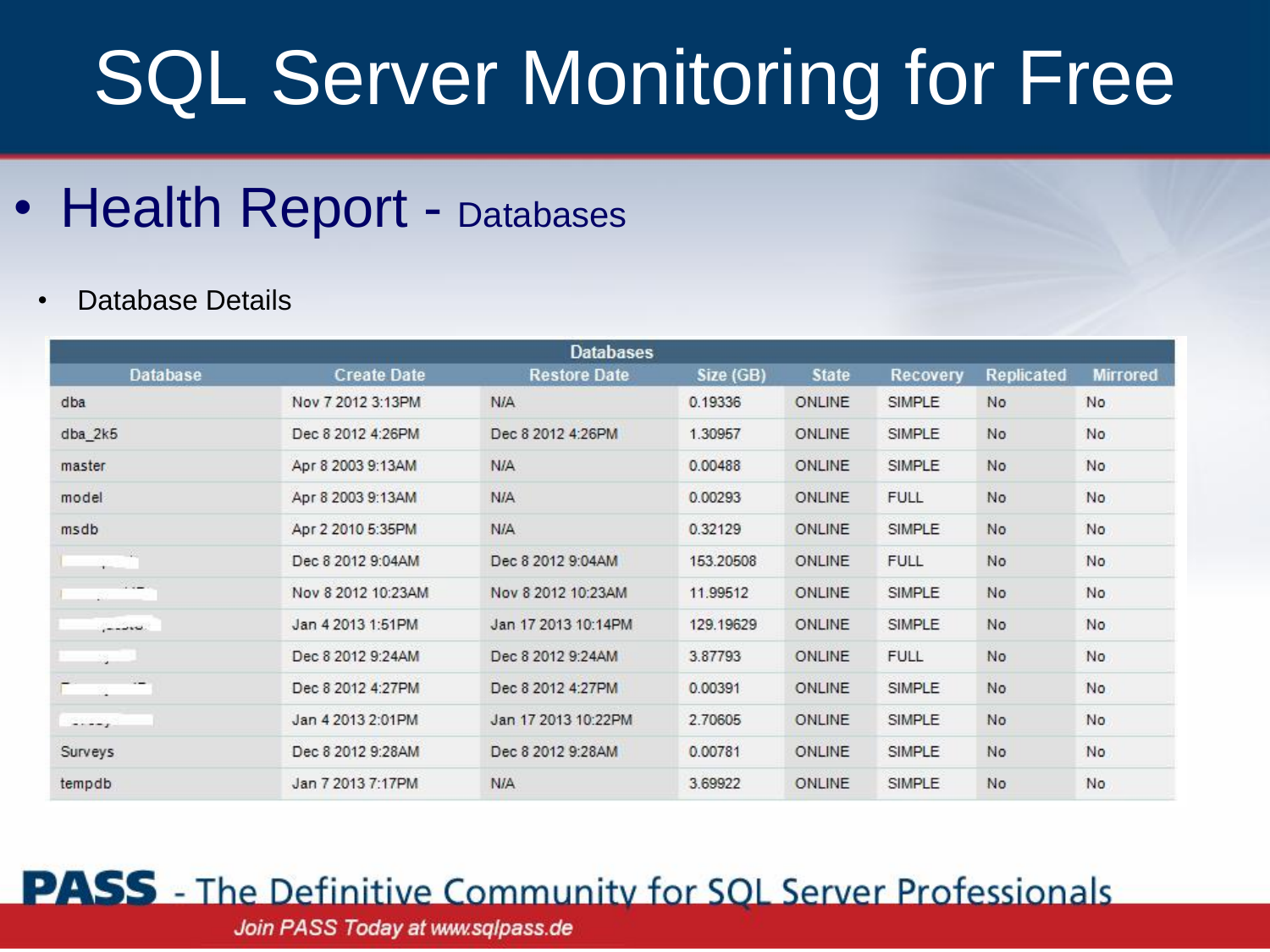• Health Report - File Info

|                                                                                                                                                                                                                                                                                                                                 |              |                           | File Info                               |                |                  |                |         |                |                |         |
|---------------------------------------------------------------------------------------------------------------------------------------------------------------------------------------------------------------------------------------------------------------------------------------------------------------------------------|--------------|---------------------------|-----------------------------------------|----------------|------------------|----------------|---------|----------------|----------------|---------|
| <b>Database</b>                                                                                                                                                                                                                                                                                                                 | <b>Drive</b> | <b>Filename</b>           | <b>Logical Name</b>                     | <b>Group</b>   | <b>VLF Count</b> | Size (MB)      | Growth  | Used (MB)      | Empty (MB)     | % Empty |
| [dba]                                                                                                                                                                                                                                                                                                                           | E:           | dba.mdf                   | dba                                     | <b>PRIMARY</b> | $\mathbf{0}$     | 184            | 1 MB    | 184            | $\mathbf{0}$   | 0.00    |
| [dba]                                                                                                                                                                                                                                                                                                                           | L.           | dba_log.LDF               | dba_log                                 | <b>N/A</b>     | 51               | 14             | 10 %    | 3              | 11             | 78.57   |
| $[dba_2k5]$                                                                                                                                                                                                                                                                                                                     | E:           | dba_2k5.mdf               | dba                                     | <b>PRIMARY</b> | 0                | 1146           | 1 MB    | 1146           | $\mathbf{0}$   | 0.00    |
| $[dba_2k5]$                                                                                                                                                                                                                                                                                                                     | L.           | dba_2k5_1.ldf             | dba_log                                 | <b>N/A</b>     | $\bf 8$          | 195            | 10 %    | 13             | 182            | 93.33   |
| [master]                                                                                                                                                                                                                                                                                                                        | E:           | master.mdf                | master                                  | <b>PRIMARY</b> | 0                | $\overline{4}$ | 10%     | 3              | $\overline{1}$ | 25.00   |
| [master]                                                                                                                                                                                                                                                                                                                        | E:           | mastlog.ldf               | mastlog                                 | <b>N/A</b>     | 4                | $\mathbf{1}$   | 10 %    | $\mathbf{0}$   |                | 100.00  |
| [model]                                                                                                                                                                                                                                                                                                                         | E.           | model.mdf                 | modeldev                                | <b>PRIMARY</b> | $\mathbf 0$      | $\overline{2}$ | 1 MB    | $\overline{1}$ |                | 50.00   |
| [model]                                                                                                                                                                                                                                                                                                                         | E:           | modellog.ldf              | modellog                                | <b>N/A</b>     | $\mathsf{6}$     | $\overline{1}$ | 10 %    | $\overline{1}$ | $\mathbf{0}$   | 0.00    |
| [msdb]                                                                                                                                                                                                                                                                                                                          | E.           | MSDBData.mdf              | MSDBData                                | <b>PRIMARY</b> | $\mathbf{0}$     | 315            | 10%     | 310            | 5              | 1.59    |
| [msdb]                                                                                                                                                                                                                                                                                                                          | E:           | MSDBLog.Idf               | MSDBLog                                 | <b>N/A</b>     | 51               | 14             | 10 %    | 10             | 4              | 28.57   |
| $\begin{array}{ccc} 0 & 0 & 0 & 0 \\ 0 & 0 & 0 & 0 \\ 0 & 0 & 0 & 0 \\ 0 & 0 & 0 & 0 \\ 0 & 0 & 0 & 0 \\ 0 & 0 & 0 & 0 \\ 0 & 0 & 0 & 0 \\ 0 & 0 & 0 & 0 \\ 0 & 0 & 0 & 0 \\ 0 & 0 & 0 & 0 & 0 \\ 0 & 0 & 0 & 0 & 0 \\ 0 & 0 & 0 & 0 & 0 \\ 0 & 0 & 0 & 0 & 0 & 0 \\ 0 & 0 & 0 & 0 & 0 & 0 \\ 0 & 0 & 0 & 0 & 0 & 0 \\ 0 & 0 &$ | E:           | Data.MDF                  | . Data                                  | <b>PRIMARY</b> | $\mathbf{0}$     | 132296         | 500 MB  | 130919         | 1377           | 1.04    |
| $\sim$<br><b>HEALT</b>                                                                                                                                                                                                                                                                                                          | L.           | Log.LDF                   | $-$ <sup>11 m</sup> m <sup>-1</sup> .0g | <b>N/A</b>     | 389              | 24586          | 1000 MB | 59             | 24527          | 99.76   |
| $- - - - - - + 1D1$                                                                                                                                                                                                                                                                                                             | E:           | 7.MDF                     | _Data                                   | <b>PRIMARY</b> | $\mathbf{0}$     | 12182          | 500 MB  | 11899          | 283            | 2.32    |
| $\overline{\phantom{a}}$                                                                                                                                                                                                                                                                                                        | L.           | $\ldots$ , $\ldots$ 1.LDF | December of<br>$-Log$                   | <b>N/A</b>     | 12               | 101            | 100 MB  | 8              | 93             | 92.08   |

### **PASS** - The Definitive Community for SOL Server Professionals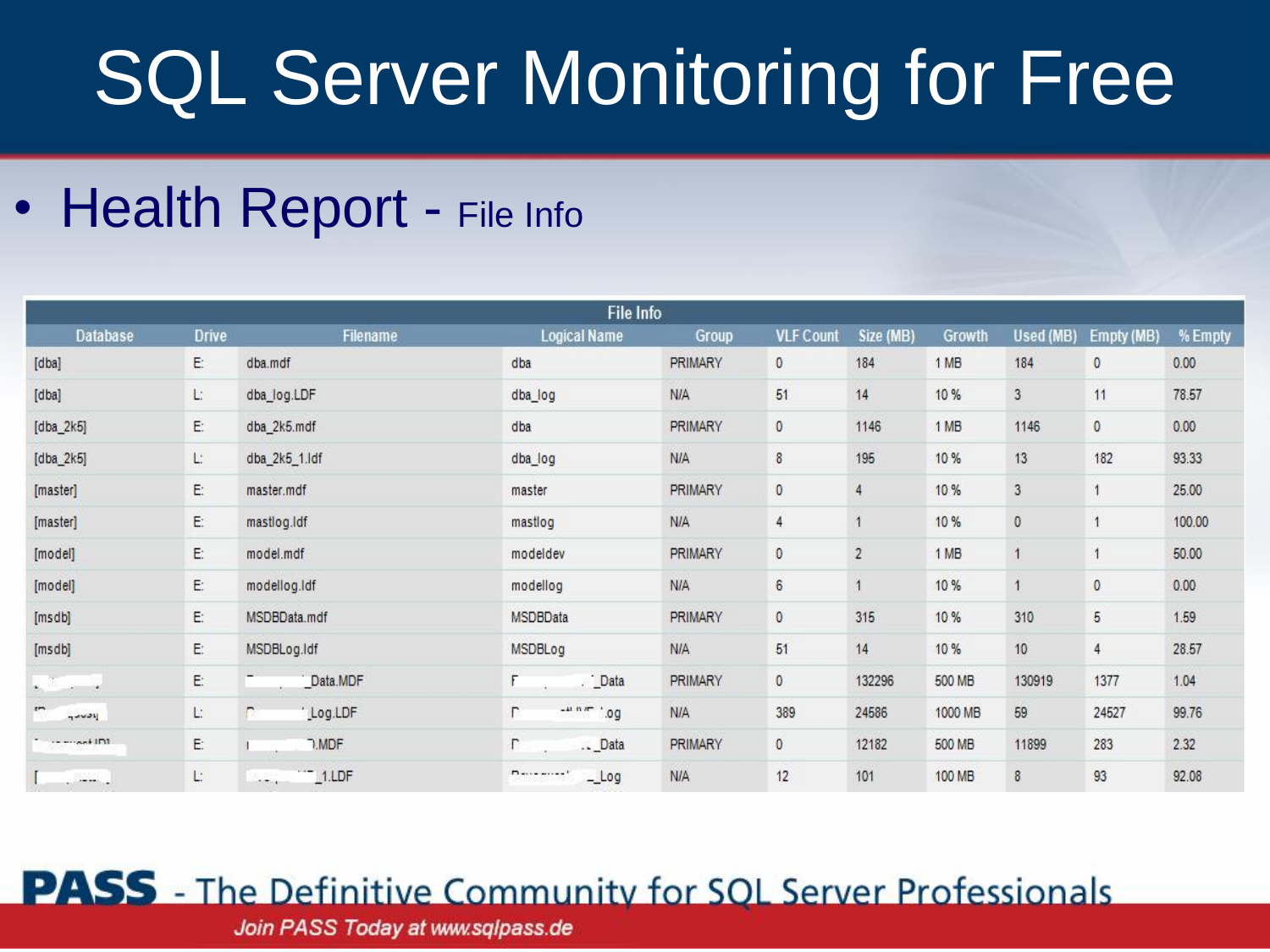• Health Report - File Stats

| <b>File Stats</b> |          |                               |          |                           |                   |                    |                    |            |  |
|-------------------|----------|-------------------------------|----------|---------------------------|-------------------|--------------------|--------------------|------------|--|
| Filename          | # Reads  | <b>KBytes Read</b>            | # Writes | <b>KBytes Written</b>     | IO Read Wait (MS) | IO Write Wait (MS) | Cumulative IO (GB) | <b>10%</b> |  |
| dba.mdf           | 18157    | 2370224.00 (2314.67 MB)       | 2307     | 60520.00 (59.10 MB)       | 298023            | 10557              | 2.32               | 0.07       |  |
| dba_log.LDF       | 84       | 908.00 (0.89 MB)              | 11212    | 106280.00 (103.79 MB)     | 408               | 14862              | 0.10               | 0.00       |  |
| dba_2k5.mdf       | 809      | 6472.00 (6.32 MB)             | 20       | 160.00 (0.16 MB)          | 4721              | 21                 | 0.01               | 0.00       |  |
| dba_2k5_1.ldf     | 14       | 409.00 (0.40 MB)              | 19       | 64.00 (0.06 MB)           | 79                | $\overline{2}$     | 0.00               | 0.00       |  |
| master.mdf        | 3071     | 58576.00 (57.20 MB)           | 657      | 5520.00 (5.39 MB)         | 18281             | 1123               | 0.06               | 0.00       |  |
| mastlog.idf       | 32       | 436.00 (0.43 MB)              | 1187     | 1554.00 (1.52 MB)         | 68                | 501                | 0.00               | 0.00       |  |
| model.mdf         | 816      | 21480.00 (20.98 MB)           | 118      | 992.00 (0.97 MB)          | 3269              | 256                | 0.02               | 0.00       |  |
| modellog.idf      | 33       | 518.00 (0.51 MB)              | 122      | 449.00 (0.44 MB)          | 35                | 48                 | 0.00               | 0.00       |  |
| MSDBData.mdf      | 764852   | 9576816.00 (9352.36 MB)       | 25291    | 376504.00 (367.68 MB)     | 4268116           | 76210              | 9.49               | 0.29       |  |
| MSDBLog.Idf       | 286      | 10724.00 (10.47 MB)           | 618315   | 597084.00 (583.09 MB)     | 883               | 566555             | 0.58               | 0.02       |  |
| Juta MDF          | 20120414 | 3030854384.00 (2959818.73 MB) | 3355426  | 53917072.00 (52653.39 MB) | 407658677         | 77380139           | 2941.87            | 90.94      |  |
| Log.LDF           | 58362    | 58004713.00 (56645.23 MB)     | 3191968  | 58003744.00 (56644.28 MB) | 1170894           | 2498406            | 110.63             | 3.42       |  |
| <b>MDF</b>        | 16462    | 143088.00 (139.73 MB)         | 804      | 7976.00 (7.79 MB)         | 41231             | 1280               | 0.14               | 0.00       |  |
| $-$ .DF           | 18       | 425.00 (0.42 MB)              | 105      | 1770.00 (1.73 MB)         | 172               | 78                 | 0.00               | 0.00       |  |

### **PASS** - The Definitive Community for SOL Server Professionals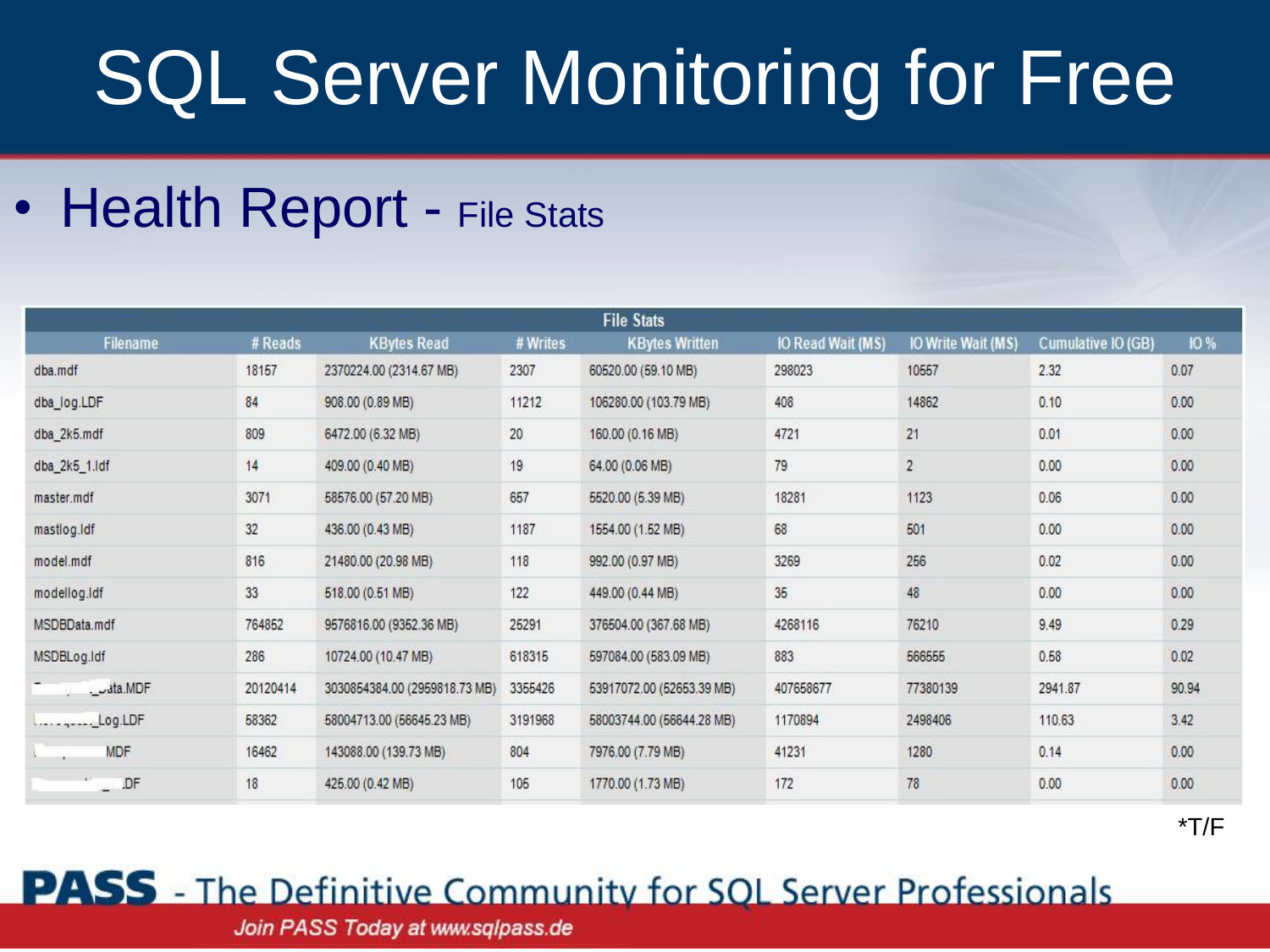• Health Report - Mirroring, LogShipping, Replikation

|                         |                             |                                                                         |                          | <b>Mirroring</b>                 |                           |                        |                          |              |  |
|-------------------------|-----------------------------|-------------------------------------------------------------------------|--------------------------|----------------------------------|---------------------------|------------------------|--------------------------|--------------|--|
| Database                | <b>State</b><br>Server Role |                                                                         | <b>Partner Instance</b>  | <b>Safety Level</b>              | <b>Automatic Failover</b> |                        | <b>Witness Server</b>    |              |  |
| dba_mirror              | SYNCHRONIZED                | PRINCIPAL                                                               | <b>PDXDEVDB</b>          | <b>HIGH SAFETY</b>               | No                        |                        | <b>N/A</b>               |              |  |
|                         |                             |                                                                         |                          | <b>Log Shipping</b>              |                           |                        |                          |              |  |
| <b>Primary Server</b>   | <b>Primary DB</b>           | <b>Monitoring Server</b>                                                | <b>Secondary Server</b>  | <b>Secondary DB</b>              | Last Backup Date          |                        | <b>Backup Share</b>      |              |  |
| $\mathbb{R}^n$<br>$---$ |                             | --------------                                                          | $\overline{\phantom{a}}$ | $\overline{a}$                   | Jan 18 2013 6:00AM        | W <sub>5</sub><br>$+1$ | hS\SQLBAK\LogShipping\   | $-TLOG$      |  |
| ε.                      | $\overline{a}$<br>$-1$      |                                                                         | 1.11                     | $^{-1}$                          | Jan 18 2013 6:00AM        | 1.1.1<br>$\sqrt{16}$   | \n\$\SQLBAK\LogShipping\ | $-06$        |  |
| ---------------         | 其 造物                        | ÷,<br>.л                                                                | $\rightarrow$            | 상                                | Jan 18 2013 6:00AM        | and the state<br>W     | IS\SQLBAK\LogShipping\   | $2^{2} - 26$ |  |
| $P = 1$ , and a summary |                             | 92929-2022<br><b>Service</b><br><b><i><u><u>In anno 100</u></u></i></b> | $U_{\lambda}$            |                                  | Jan 18 2013 6:00AM        | 11<br>$1 - 1$          | 1S\SQLBAK\LogShipping    | TLOG         |  |
|                         |                             |                                                                         |                          | <b>Replication Subscriptions</b> |                           |                        |                          |              |  |
| <b>Duklinker</b>        | <b>Building box BB</b>      | Dublington,                                                             |                          |                                  | Distribution Ish          |                        | Data Phomes              |              |  |

| <b>INGNITYQUOIL JUDJUIPUUIS</b> |                          |                                   |                                                                 |                    |                 |  |  |  |  |  |
|---------------------------------|--------------------------|-----------------------------------|-----------------------------------------------------------------|--------------------|-----------------|--|--|--|--|--|
| Publisher                       | <b>Publisher DB</b>      | <b>Publication</b>                | <b>Distribution Job</b>                                         | Date Stamp         | Immediate Sync? |  |  |  |  |  |
|                                 | 14.11.2<br>1.5 Min. 2010 | <b>South Ave.</b><br>State of the | 2012/07/08<br>11.11.8<br>1년 개월 18<br>we will be the first time. | Apr 24 2012 3:45PM | Yes.            |  |  |  |  |  |

|                                                                   |                        | <b>Replication Distributor</b> |                                           |                       |
|-------------------------------------------------------------------|------------------------|--------------------------------|-------------------------------------------|-----------------------|
| <b>Distributor</b>                                                | <b>Distribution DB</b> | <b>Repication Share</b>        | <b>Replication Account</b>                | <b>Publisher Type</b> |
| $\overline{\phantom{a}}$<br><b>CONTRACTOR</b><br><b>PERMIT DE</b> | distribution           | ReplData                       | $-1$<br><b>STORY</b><br><b>STATISTICS</b> | MSSQLSERVER           |

|                                              | <b>Replication Publisher</b> |                                |               |                 |                     |                      |                        |                       |  |  |  |  |
|----------------------------------------------|------------------------------|--------------------------------|---------------|-----------------|---------------------|----------------------|------------------------|-----------------------|--|--|--|--|
| <b>Publisher DB</b>                          | Publication                  | <b>Publication Type</b>        | <b>Status</b> | <b>Warnings</b> | <b>Best Latency</b> | <b>Worst Latency</b> | <b>Average Latency</b> | <b>Last Dist Sync</b> |  |  |  |  |
| The most considering particular to an extent | 44.417<br>$\mathbf{r}$       | Transactional Publication Idle |               | <b>N/A</b>      | 710                 | 710                  | 710                    | Apr 24 2012 11:46PM   |  |  |  |  |

### **PASS** - The Definitive Community for SOL Server Professionals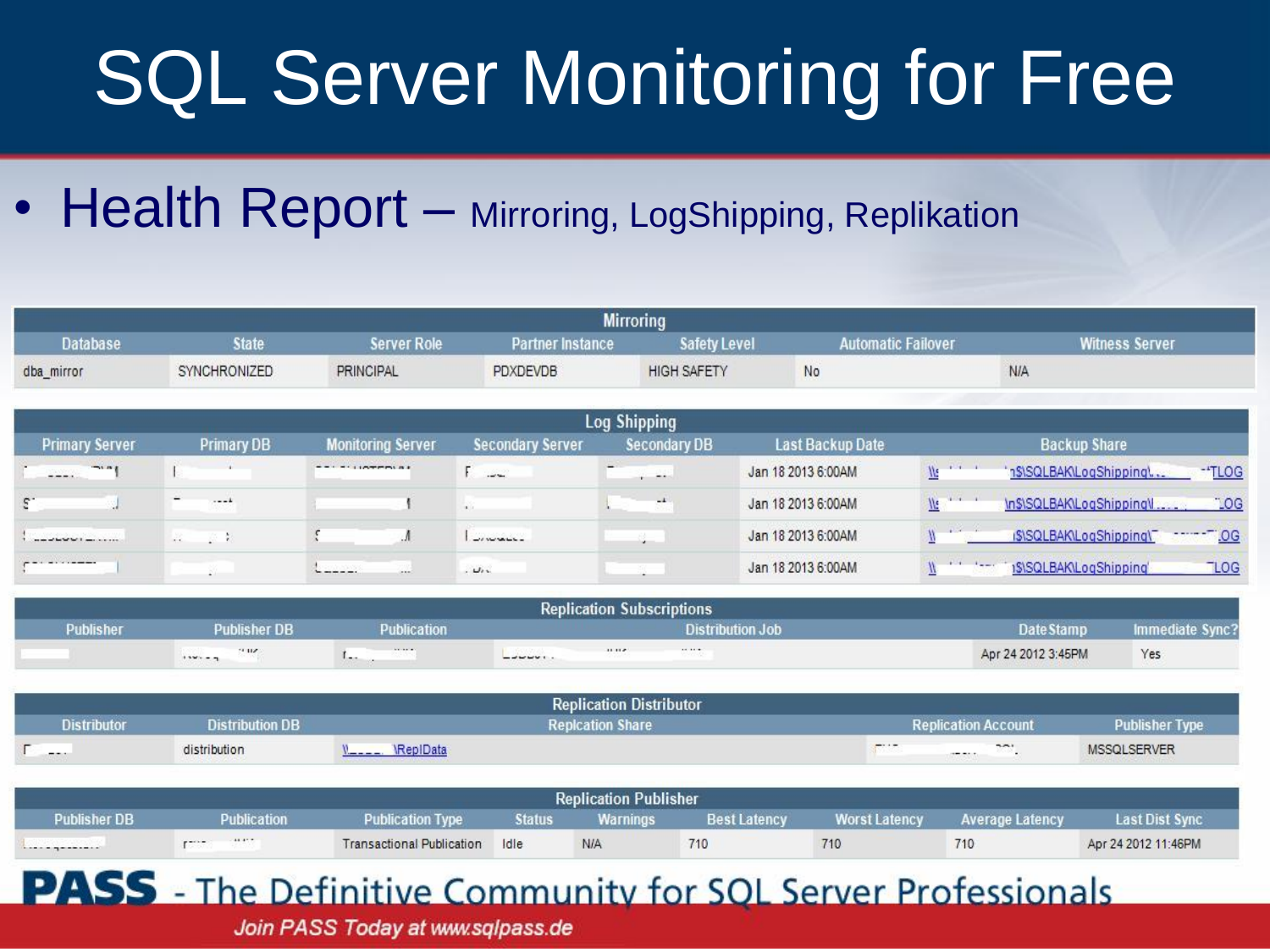• Health Report - Connections, Buffer Cache Hit Ratio, CPU\*





|       | SQL Server CPU Usage (Percent) - Last 24 Hours |       |       |       |       |       |       |       |                 |       |       |       |       |       |       |       |       |       |       |       |       |                                                                                                                                                                                                                                          |       |
|-------|------------------------------------------------|-------|-------|-------|-------|-------|-------|-------|-----------------|-------|-------|-------|-------|-------|-------|-------|-------|-------|-------|-------|-------|------------------------------------------------------------------------------------------------------------------------------------------------------------------------------------------------------------------------------------------|-------|
|       |                                                |       |       |       |       |       |       |       |                 |       |       |       |       |       |       |       |       |       |       |       |       |                                                                                                                                                                                                                                          |       |
|       |                                                |       |       |       | 25    | 12    |       | 10    | 10 <sup>1</sup> |       |       |       |       | 14    |       |       |       |       |       |       |       |                                                                                                                                                                                                                                          |       |
| 07:00 | 08:00                                          | 09:00 | 10:00 | 11:00 | 12.00 | 13:00 | 14:00 | 15:00 | 16:00           | 17:00 | 18:00 | 19:00 | 20:00 | 21:00 | 22:00 | 23:00 | 00:00 | 01:00 | 02:00 | 03:00 | 04:00 | 1/17/2013 1/17/2013 1/17/2013 1/17/2013 1/17/2013 1/17/2013 1/17/2013 1/17/2013 1/17/2013 1/17/2013 1/17/2013 1/17/2013 1/17/2013 1/17/2013 1/17/2013 1/17/2013 1/17/2013 1/17/2013 1/17/2013 1/17/2013 1/17/2013 1/17/2013 1/1<br>05:00 | 06:00 |

### **PASS** - The Definitive Community for SOL Server Professionals

\*T/F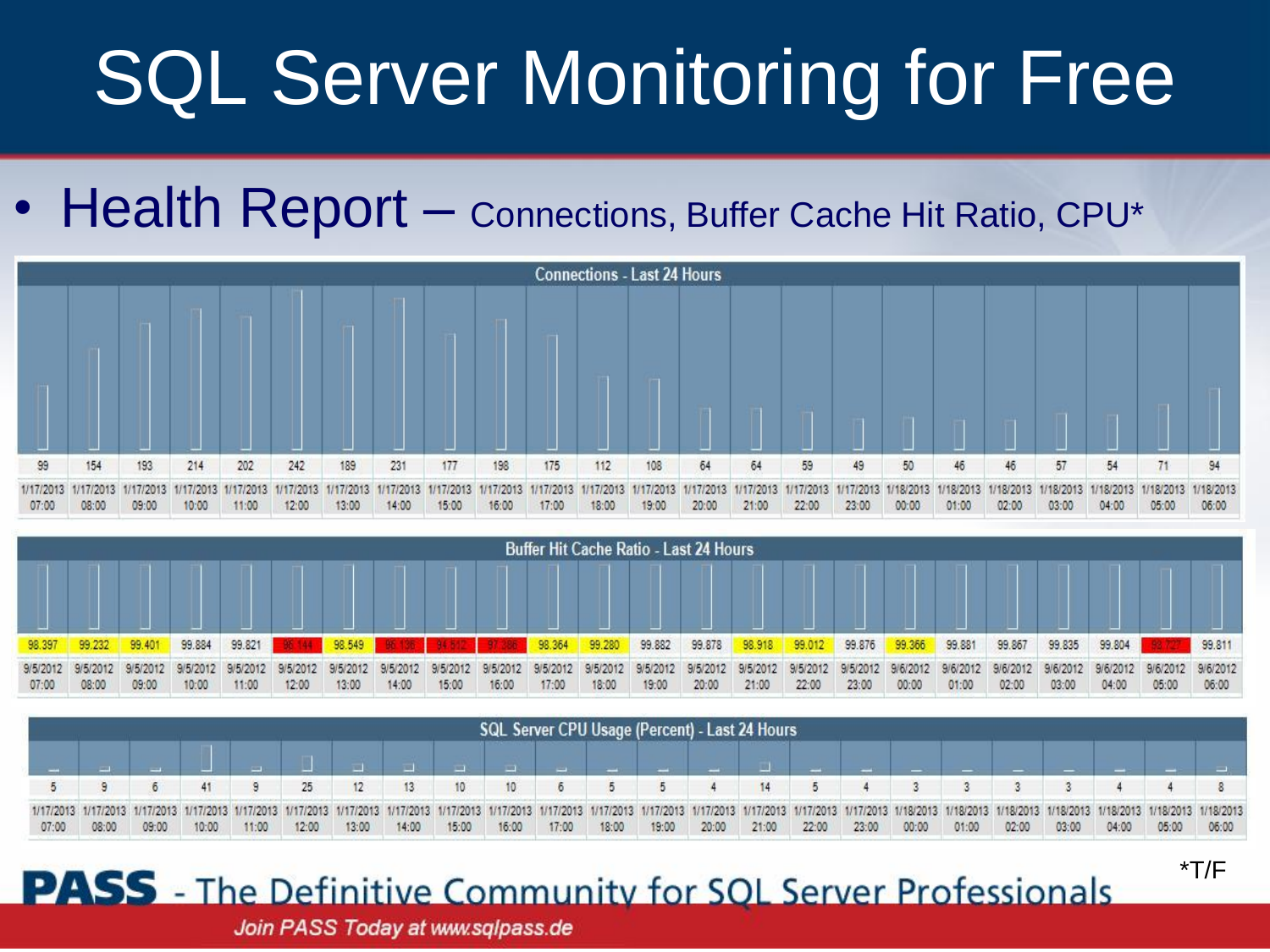• Health Report – Agent Jobs\*, Backups\*

| <b>SQL Agent Jobs</b> |                      |                |                     |                      |                     |                              |  |  |  |  |  |
|-----------------------|----------------------|----------------|---------------------|----------------------|---------------------|------------------------------|--|--|--|--|--|
| <b>Job Name</b>       | Category             | <b>Enabled</b> | <b>Last Outcome</b> | <b>Last Date Run</b> | Avg Run Time-ss(Mi) | <b>Execution Time-ss(Mi)</b> |  |  |  |  |  |
| dba BlockingAlert     | Database Monitoring  | True           | <b>Success</b>      | Sep 6 2012 6:05AM    | 0.23(0.003833)      | 0.00(0.000000)               |  |  |  |  |  |
| dba CheckFiles        | Database Monitoring  | True           | <b>Success</b>      | Sep 6 2012 5:30AM    | 1.20 (0.020000)     | 1.00 (0.016666)              |  |  |  |  |  |
| dba CopyJobs          | Database Maintenance | True           | <b>Success</b>      | Sep 5 2012 11:15PM   | 175.57 (2.926166)   | 142.00 (2.366666)            |  |  |  |  |  |
| dba_CopyLogins        | Database Maintenance | False          | <b>FALRO</b>        | Aug 23 2012 1:50PM   | 5.98 (0.099666)     | 9.00(0.150000)               |  |  |  |  |  |
| dba_CopySSISPkgs      | Database Maintenance | True           | <b>Success</b>      | Sep 5 2012 11:30PM   | 623.58 (10.393000)  | 100.00 (1.666666)            |  |  |  |  |  |
| dba CPUAlert          | Database Monitoring  | False          | <b>Success</b>      | Jul 17 2012 12:55PM  | 0.68(0.011333)      | 0.00(0.000000)               |  |  |  |  |  |
| dba HealthReport      | Database Monitoring  | True           | <b>InProcess</b>    | Sep 6 2012 6:05AM    | 38.22 (0.637000)    | 31.00 (0.516666)             |  |  |  |  |  |
| dba IntegrityCheck    | Database Maintenance | True           | <b>Success</b>      | Sep 2 2012 4:30PM    | 69.87 (1.164500)    | 29.00 (0.483333)             |  |  |  |  |  |

|                                                              | Backup Stats - Last 24 Hours |                                                               |                        |                       |                       |                    |              |  |  |  |  |  |  |
|--------------------------------------------------------------|------------------------------|---------------------------------------------------------------|------------------------|-----------------------|-----------------------|--------------------|--------------|--|--|--|--|--|--|
| <b>Database</b>                                              | <b>Type</b>                  | <b>File Name</b>                                              | <b>Backup Set Name</b> | <b>Start Date</b>     | <b>End Date</b>       | Size (GB) Age (hh) |              |  |  |  |  |  |  |
| $\blacksquare$ .<br>$\mathcal{L}$ . The set of $\mathcal{L}$ | Log                          |                                                               |                        | Jan 18 2013<br>6:00AM | Jan 18 2013<br>6:00AM | 0.00               | $\mathbf{0}$ |  |  |  |  |  |  |
| $-21114$                                                     | Log                          | N:\SQLBAK\LogShipping'<br>OGY<br>20130118140000.trn<br>$\sim$ | <b>N/A</b>             | Jan 18 2013<br>6:00AM | Jan 18 2013<br>6:00AM | 0.00               | $\mathbf{0}$ |  |  |  |  |  |  |
| $-$                                                          | Log                          | 20130118134500.trn                                            | <b>N/A</b>             | Jan 18 2013<br>5:45AM | Jan 18 2013<br>5:45AM | 0.00               |              |  |  |  |  |  |  |
| $\mathcal{L}_{\mathbf{z},\mathbf{z}}$ .<br>.4                | Log                          | TOGL.<br>20130118134500.trn N/A<br>N:\SQLBAK\LogShipping\     |                        | Jan 18 2013<br>5:45AM | Jan 18 2013<br>5:45AM | 0.00               |              |  |  |  |  |  |  |

\*T/F

### **PASS** - The Definitive Community for SOL Server Professionals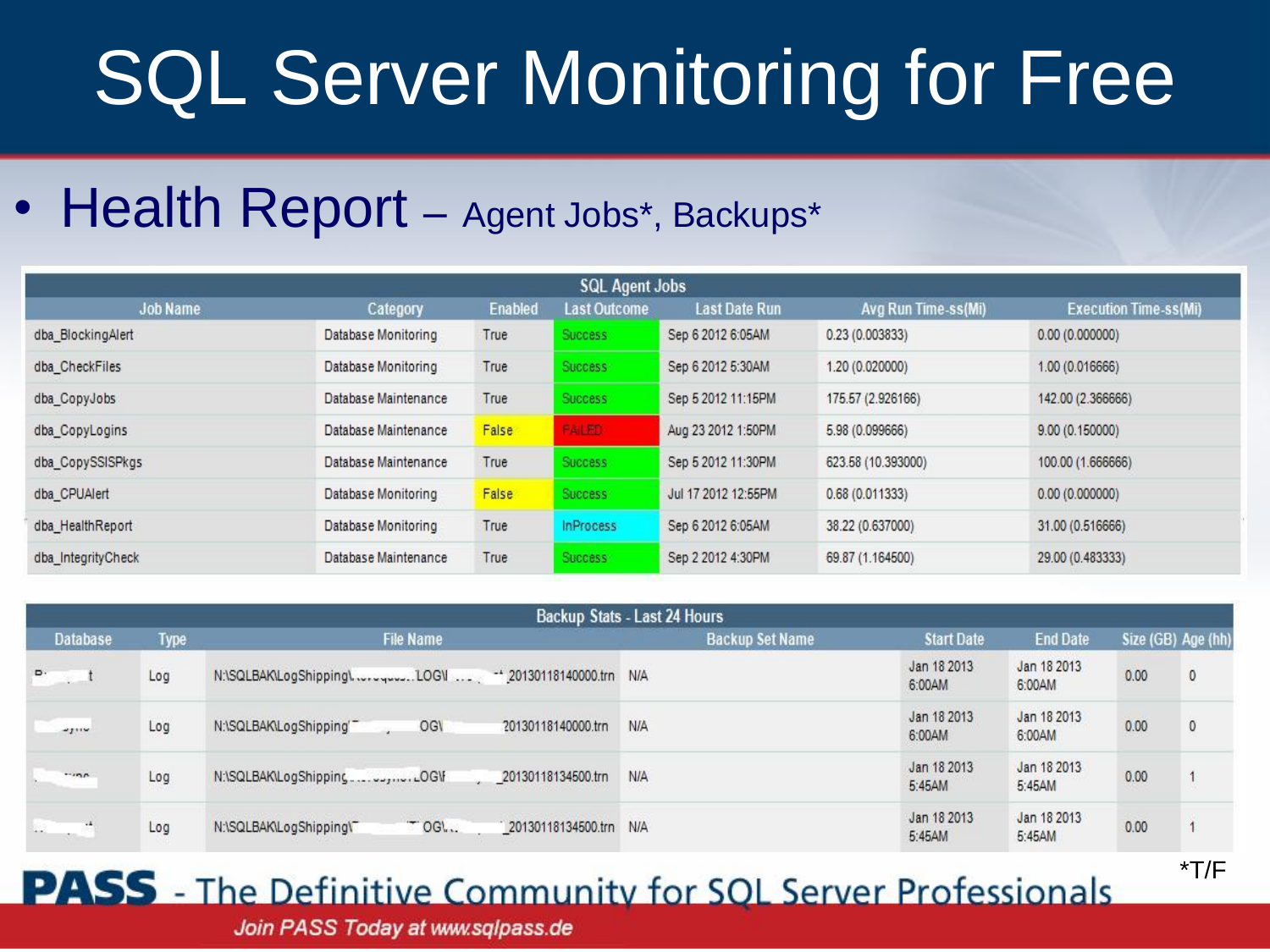### • Health Report – Blocking, Dead Locks, Error Log

|                       |                 |                           |                                                       |                    | <b>Blocking</b>                                   |                                    |                       |                        |                                                                    |  |  |  |
|-----------------------|-----------------|---------------------------|-------------------------------------------------------|--------------------|---------------------------------------------------|------------------------------------|-----------------------|------------------------|--------------------------------------------------------------------|--|--|--|
| Date Stamp            | <b>Database</b> | Time(ss)                  | <b>Victim</b><br><b>SPID</b>                          | Victim Login       | <b>Victim SQL Text</b>                            | <b>Blocking</b><br><b>SPID</b>     | <b>Blocking Login</b> |                        | <b>Blocking SQL Text</b>                                           |  |  |  |
| Sep 5 2012 9:26AM     | $-$ ywy         | 11.22                     | $\mathcal{P}^{\bullet}$ .<br>81                       |                    | <b>FROM</b><br>(@1 int)SELECT<br>WHERE [JobNo]=@1 | 172                                | 11.79722222           |                        | [dbo].[usp_l<br>ByJobNol<br>@JobNo Int, @Passed bit OUTPUT<br>$AS$ |  |  |  |
| Deadlocks - Prior Day |                 |                           |                                                       |                    |                                                   |                                    |                       |                        |                                                                    |  |  |  |
| Date Stamp            | <b>Database</b> | <b>Victim</b><br>Hostname | Victim Login                                          | <b>Victim SPID</b> | <b>Victim Objects</b>                             | Locking<br>Hostname                | Locking<br>Login      | Locking<br><b>SPID</b> | <b>Locking Objects</b>                                             |  |  |  |
| Jan 17 2013 7:02AM    | $\overline{ }$  | P.                        | sa                                                    | 56                 | <b>NA</b>                                         | <b>British Advised Association</b> | 5a                    | 126                    | <b>NA</b>                                                          |  |  |  |
| Jan 17 2013 9:13AM    | -               | $\cdots$<br>G.            | $\mathbf{w}$ , and the second control of $\mathbf{w}$ | 158                | <b>NA</b>                                         | $- - -$                            | $\sim$                | 267                    | <b>NA</b>                                                          |  |  |  |
| Jan 17 2013 10:11AM   | F<br>滋          | $-$<br>$-100$             | sa                                                    | 237                | <b>NA</b>                                         | <b>PUPULATION COMMENT</b>          | sa                    | 139                    | <b>NA</b>                                                          |  |  |  |
| Jan 17 2013 12:15PM   | $\mathbf{F}$    | $-$<br>vil.               | Launnary SE                                           | 146                | <b>NA</b>                                         |                                    | sa                    | 108                    | <b>NA</b>                                                          |  |  |  |
| Jan 17 2013 2:35PM    |                 | $\sim$                    | sa                                                    | 77                 | <b>NA</b>                                         |                                    | sa                    | 185                    | <b>NA</b>                                                          |  |  |  |

| Error Log - Last 24 Hours |              |                                                                                                                                                                                                      |  |  |  |  |  |  |  |  |
|---------------------------|--------------|------------------------------------------------------------------------------------------------------------------------------------------------------------------------------------------------------|--|--|--|--|--|--|--|--|
| Log Date                  | Process Info | Message                                                                                                                                                                                              |  |  |  |  |  |  |  |  |
| Sep 6 2012 12:00AM        | spid15s      | This instance of SQL Server has been using a process ID of 5836 since 8/28/2012 8:18:48 PM (local) 8/29/2012 3:18:48 AM (UTC). This is an informational message<br>only; no user action is required. |  |  |  |  |  |  |  |  |
| Sep 5 2012 2:25PM         | Logon        | Error: 18456, Severity: 14, State: 8.                                                                                                                                                                |  |  |  |  |  |  |  |  |
| Sep 5 2012 2:25PM         | Logon        | Login failed for user 'sa'. [CLIENT: 10.10.11.40]                                                                                                                                                    |  |  |  |  |  |  |  |  |
| Sep 5 2012 1:36PM         | Logon        | Error: 18456, Severity: 14, State: 8.                                                                                                                                                                |  |  |  |  |  |  |  |  |
| Sep 5 2012 1:36PM         | Logon        | Login failed for user 'sa', [CLIENT: 10.10.11.40]                                                                                                                                                    |  |  |  |  |  |  |  |  |

\*T/F

### **PASS** - The Definitive Community for SOL Server Professionals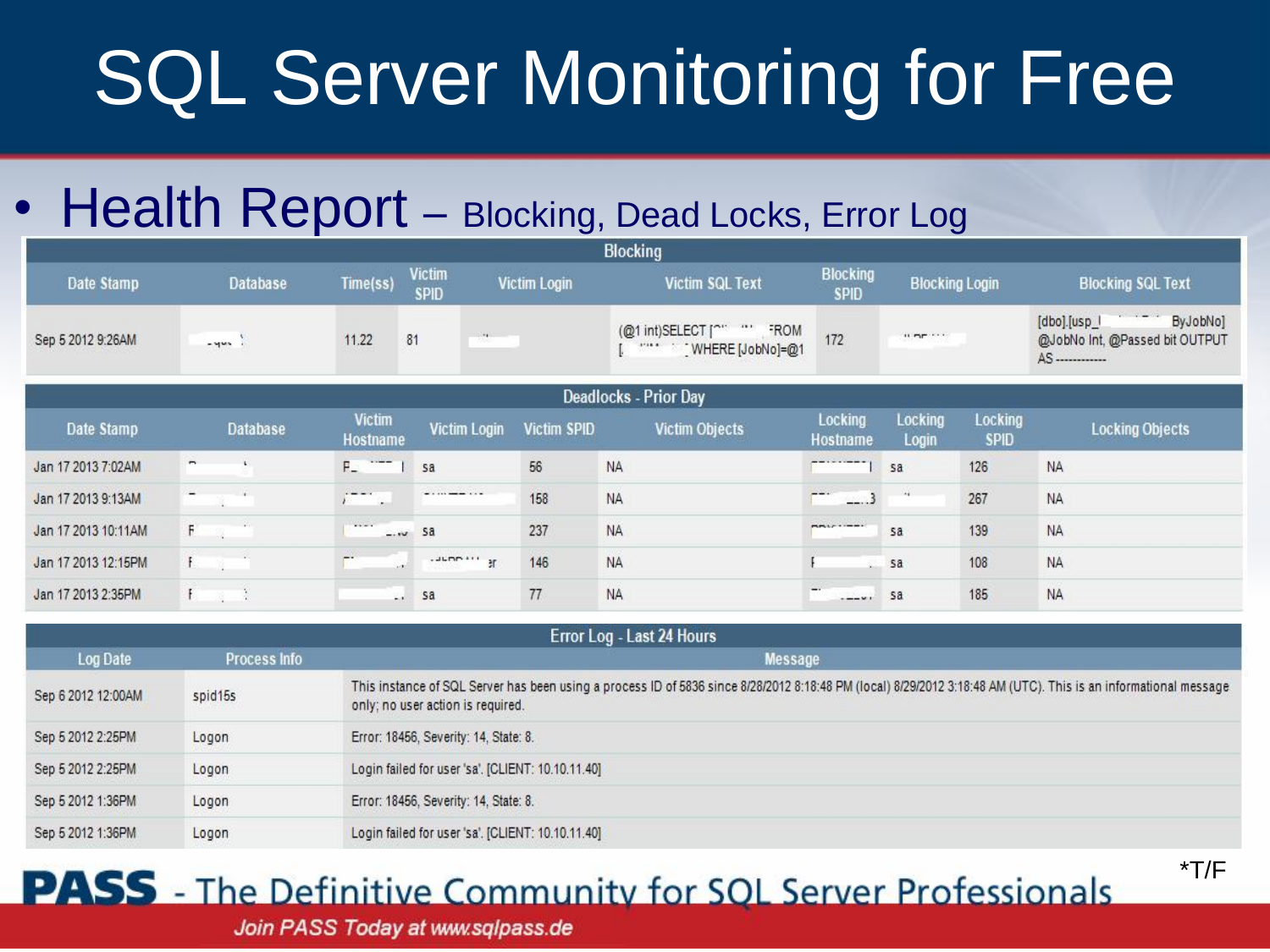- Health Report Schema Tracking
	- Verfolgung von Änderungen in Datenbanken

|                    | <b>Schema Changes</b> |                  |                                     |                                     |                             |  |  |  |  |  |  |
|--------------------|-----------------------|------------------|-------------------------------------|-------------------------------------|-----------------------------|--|--|--|--|--|--|
| <b>Create Date</b> | <b>Database</b>       | <b>SQL Event</b> | <b>Object Name</b>                  | <b>Login Name</b>                   | <b>Computer Name</b>        |  |  |  |  |  |  |
| Sep 5 2012 3:09PM  |                       | CREATE_TRIGGER   | tiu Contact                         | <i><b>Imrounds</b></i><br>22        | <b>MROUNDS</b>              |  |  |  |  |  |  |
| Sep 5 2012 3:46PM  |                       | DROP TABLE       | <b>BusinessRuleImplementation</b>   | $\cdots$                            | $\lambda$                   |  |  |  |  |  |  |
| Sep 5 2012 3:46PM  | المحدد<br>$\sim$      | CREATE TABLE     | BusinessRuleImplementation          | and the con-<br>a composition of an | 10000                       |  |  |  |  |  |  |
| Sep 5 2012 3:46PM  | "Industries"          | ALTER FUNCTION   | fnc_ApplyBusinessRuleImplementation |                                     | .                           |  |  |  |  |  |  |
|                    |                       |                  |                                     | <b>Contract Contract</b>            | <b>TANK STAR</b><br>$- - -$ |  |  |  |  |  |  |

### **PASS** - The Definitive Community for SOL Server Professionals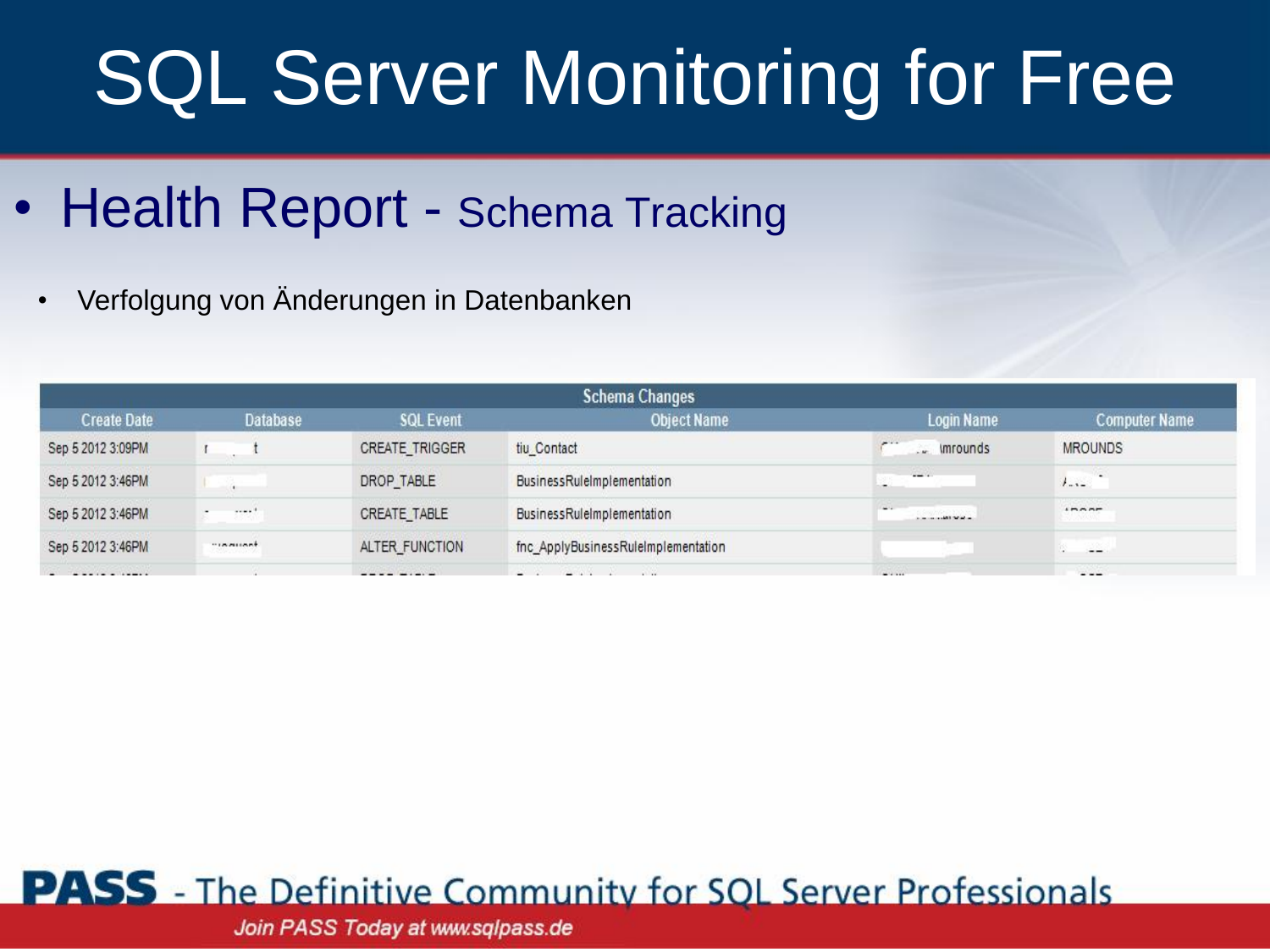- **dbWarden Wunschliste**
	- **Zentrales Monitoring von einem Server aus**
		- **Auch Express?**
	- **Kurzer Überblicksreport ohne Logs usw.**

**PASS** - The Definitive Community for SQL Server Professionals Join PASS Today at www.sqlpass.de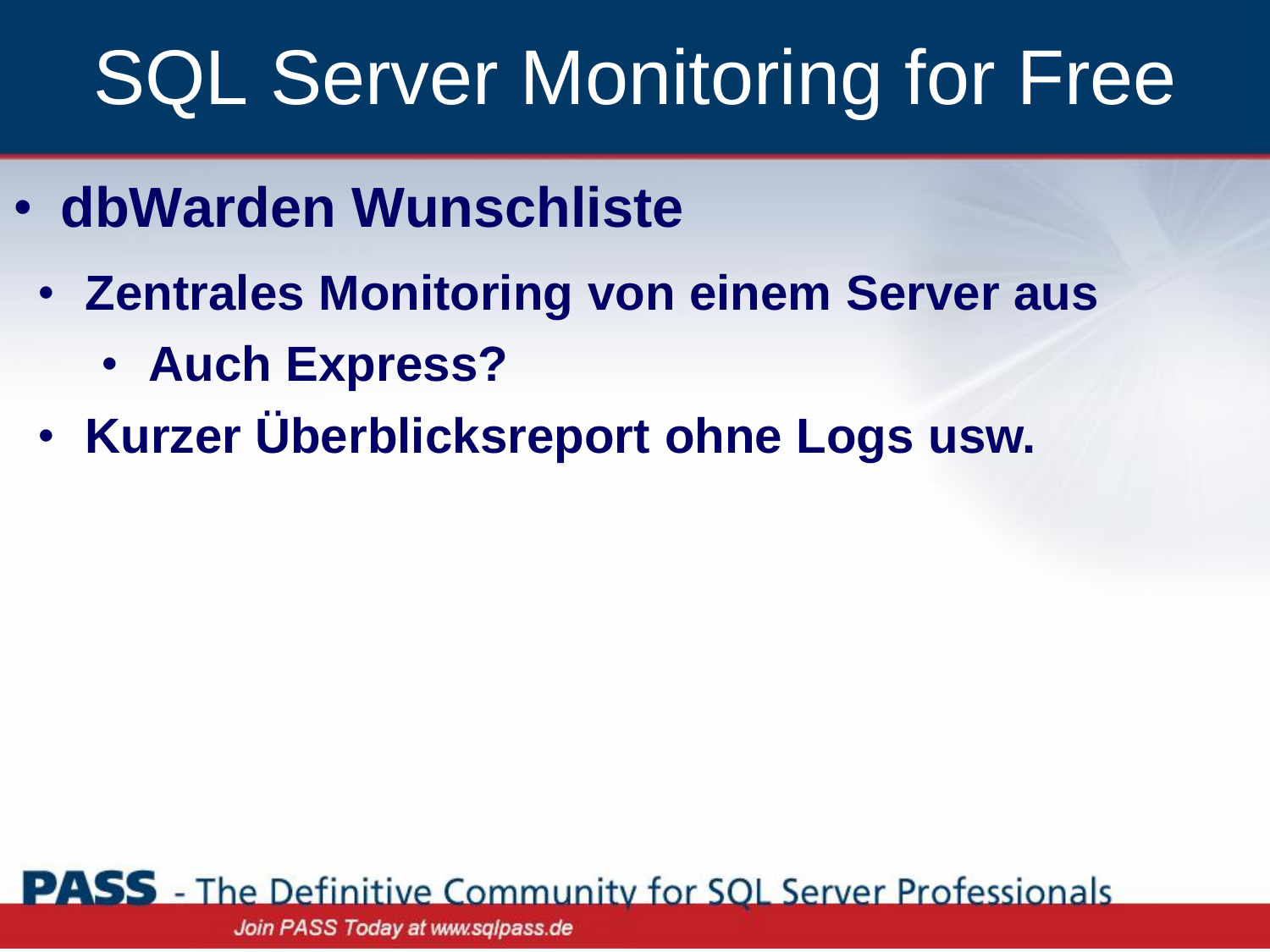### • **dbWarden Ressourcen**

Beschreibung:

<http://www.sqlservercentral.com/articles/Monitoring/98106/>

Forum:

<http://www.sqlservercentral.com/Forums/Topic1441532-3362-1.aspx>

Download, Wiki usw.: <http://sourceforge.net/projects/dbwarden/>

### **PASS** - The Definitive Community for SOL Server Professionals